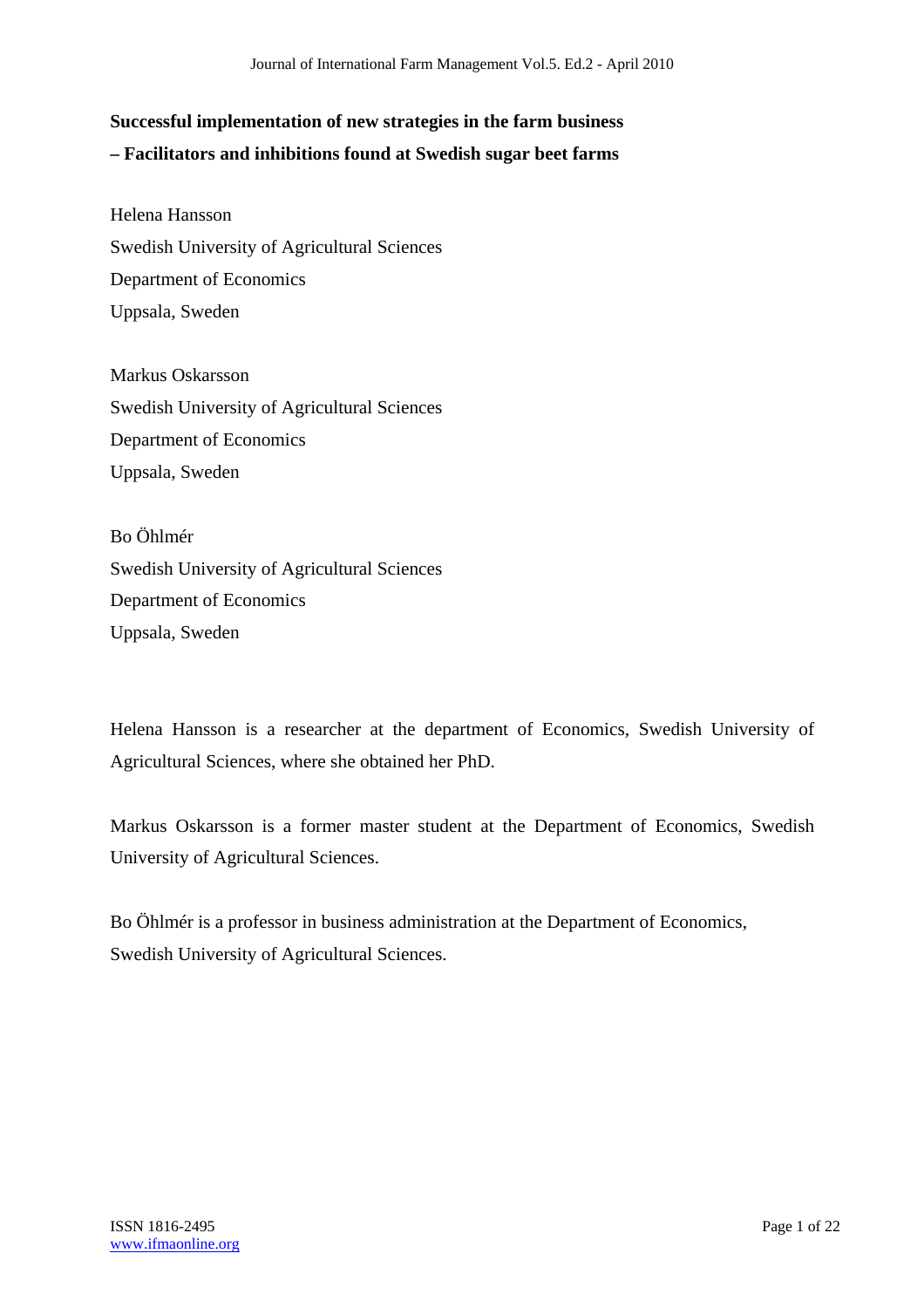## **Abstract**

This paper aimed at relating the implementation success of new action programs in farm businesses to the nature of the program and to personal characteristics and situation of the farmer. Hypotheses about how the nature of the action program and personal characteristics and situation of the farmer influence implementation success, defined as the extent to which the program solved the problem it was intended to solve, were developed and tested in a generalized logits model. The study was based on the observed implementation success among Swedish sugar beet farmers, who implemented action programs in response to the recent sugar beet reform. Data were collected through a postal questionnaire sent to a random sample of Swedish sugar beet farmers. Results showed that successful implementation of action programs was related to action programs that do not allow for incremental implementation, i.e. a situation where a more thorough change is done directly. Furthermore, successful implementation was found to be related to internal locus of control, absence of other major problems, and to analytical approaches to interpreting information. The results provided a ground for discussing how farm advisory services can be improved to help farmers to successfully implement new action plans.

**Keywords:** Farms, Implementation of action programs, Strategy, Sugar beet, Sweden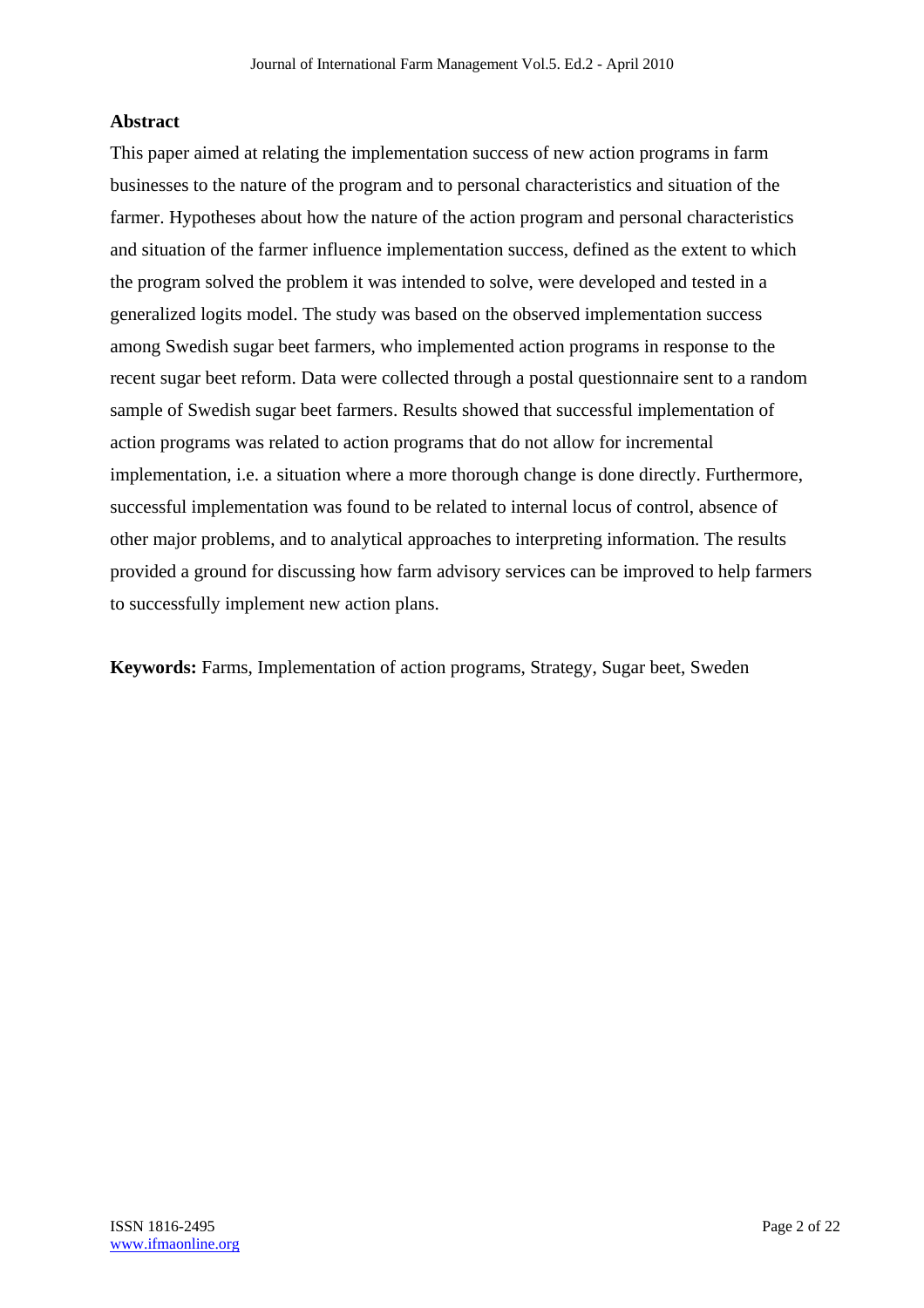### **1. Introduction**

Many farmers face an increasingly unstable external environment. In several European countries, farms are involved in major structural changes, where small farms tend to exit farming or merge with other farms (see e.g. Hansson, 2008a). At the same time, farms are meeting new challenges and opportunities through increasingly unstable prices, new emerging markets, such as bio-energy and agricultural tourism, and increasing competition.

To survive and stay competitive in this environment, successful implementation of action programs in response to the problems that arise are essential and successful strategic decisionmaking, or in other words, strategic problem solving, must be viewed as a key success factor. Indeed, in a study by Harling in 1992 it was found that farmers who tend to think more in terms of strategic management were the more successful ones. Thus, careful strategic management can help farmers to handle the increasingly unstable environment. Despite this, strategic management among farmers is somewhat under-developed. For instance Hansson (2008b) found, while surveying dairy farmers in Sweden, that only 15% of 313 farmers reviewed their financial situation and made a new budget at the beginning of the year. Furthermore, Hansson (2008b) found that 35% of 327 farmers did not check the outcome of their major decisions after implementing them. Thereby, they missed the opportunity to use this information when making major decisions in the future.

Farmers' actual strategic decision making processes have been studied in some detail in the literature. However, most of the studies do not focus on the implementation of action programs. Successful implementation of action programs would be crucial for the farmers to adapt to new situations. Rather, previous literature has focused on the detection and definition of unique problems (eg. Öhlmér et al. 1997; Öhlmér 1998), on the choice of action alternatives (e.g. Lunneryd & Öhlmér 2009) or on the strategic decision-making process as such (e.g. Farmar-Bowers & Lane 2009; Sutherland 2010). However, Öhlmér et al. (1998) studied in detail the entire problem solving process (including implementation) of farmers and found that they prefer an incremental approach to implementation, where strategic matters are solved step-wise and ideas can be tested at a smaller scale before the main implementation. Furthermore, Lund & Christensen (2003) and Noell & Lund (2003) advocated the utility of the Balanced Scorecard to implement new strategies on farms. None of these studies evaluated the success of the problem solving process.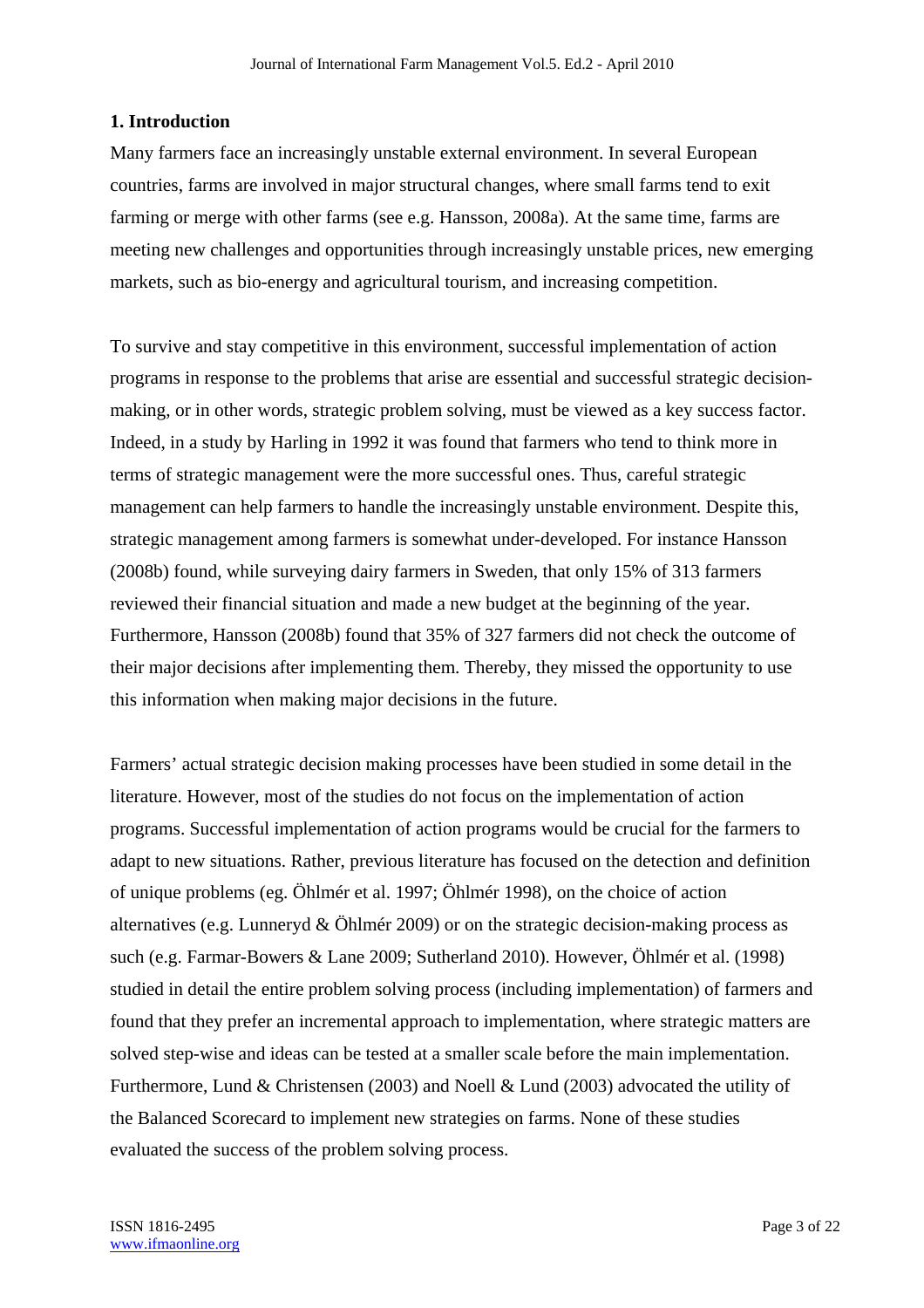Outside agriculture, facilitators and inhibitors of successful implementation of strategic decisions are studied in empirical applications. For instance, Nutt (1999) found that the implementation tactic must be adapted to situational conditions, such as corporate culture and power. Hickson et al. (2003) concluded that a combination of an experience-based, i.e. planned approach, and a readiness-based approach provides the best implementation success. In a study by Miller (1997) successful implementation was found to depend on clear aims, planning and cultural receptivity, whereas experience, prioritizing implementation, and having abundant resources were found to matter less.

Although these studies contribute to the understanding of successful implementation of action programs, they are not readily applicable to farms. As farms are often small, one-manbusinesses, the decision-maker and the person implementing the decision is often the same person and this is different to the above-cited studies, where decisions are implemented by someone else. On farms, successful implementation is more likely to depend on the nature of the action program and on personal characteristics and situation of the farmer. In particular, successful implementation is likely to depend on whether or not the action program can be implemented through an incremental strategy (Öhlmér et al. 1998), implying that the farmer can test the idea on a smaller scale, or have a realistic possibility to change the program once implementation has started. This can be contrasted to the case where the program cannot be tested on a smaller scale or be adjusted to any larger extent once implementation has started. Furthermore, the small size of farms, and that they are often run and managed by only one or a few people, means the personal characteristics and situation of the farmer will heavily influence the strategic decision making on the farm.

Successful implementation of new strategies can be defined either as having adopted a decision, a definition which does not consider the effectiveness of the decision and what was achieved with the decision, or as choosing and implementing an action plan that solves the problem it was intended to solve i.e. the appropriateness of the implemented strategy. The first definition of successful implementation is a pre-requisite to the second one; however, the second definition is not a pre-requisite to the first one. In the literature, both definitions are used, sometimes simultaneously, and sometimes only one of the definitions is used (Miller 1997; Nutt 1999).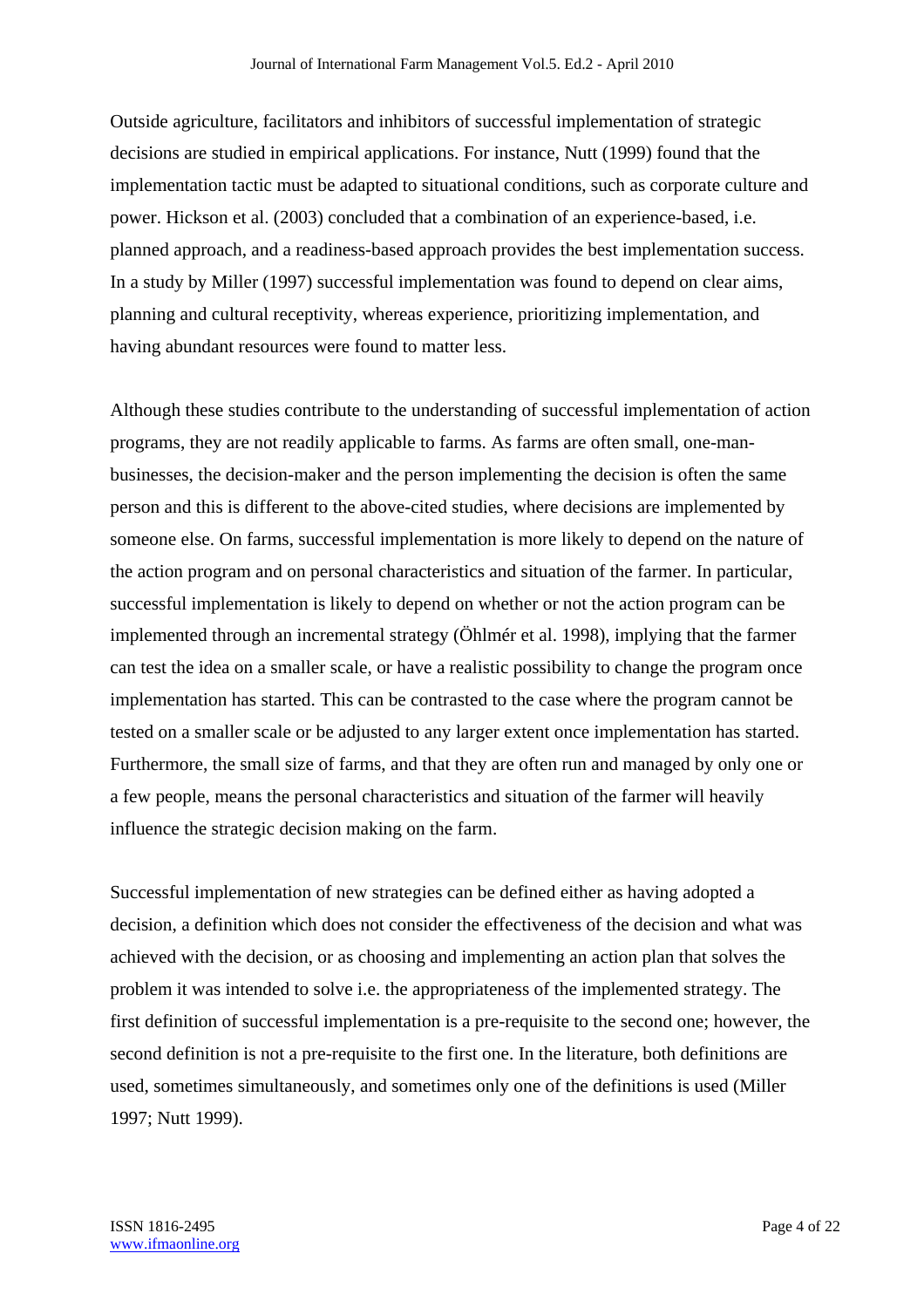The aim of this paper was to contribute to the farm management literature, by relating the implementation success of action programs in farm businesses to the nature of the program and to the personal characteristics and situation of the farmer. In so doing, the paper provides a foundation for improved farm advisory services for farmers implementing working action programs in response to the changing surrounding environment. Further, the paper contributes to the literature on implementation of strategic plans by considering the effect of incremental implementation. Successful implementation was defined as the extent to which the new strategy solved the problem it was intended to solve. This measure of successful implementation takes into consideration whether or not the implemented action program achieved what it was intended to achieve.

#### **2. Literature and hypotheses**

#### *2.1 The nature of the action program*

One way of analyzing the nature of the action program is whether it can be regarded as allowing for incremental implementation. In a situation where incremental implementation is possible, the farmer can try the action program on a small scale before full implementation (Öhlmér et al 1998). Incremental implementation enables learning through trial-and-error, to undertake necessary corrective actions during implementation and to reverse the process if the results are not according to plan. In this respect, the incremental implementation process can be contrasted to more rational implementation processes, where implementation is thoroughly planned before the process starts, and once the implementation process has started there are no, or only minor, possibilities to reverse the decision. Incremental implementation involves several interwoven decisions and streams of actions, which all constitute the new action program, and in this respect is similar to the concept of emergent strategy (Mintzberg & Quinn 1992).

It was hypothesized that whether or not the new action program allows for incremental implementation affects implementation success. As farmers prefer incremental implementation (Öhlmér et al 1998), it was assumed that a strategy allowing incremental implementation should lead to more successful implementation. This produced the following hypothesis:

H1: *Farmers who choose an action program that does not allow incremental implementation experience less successful implementation.*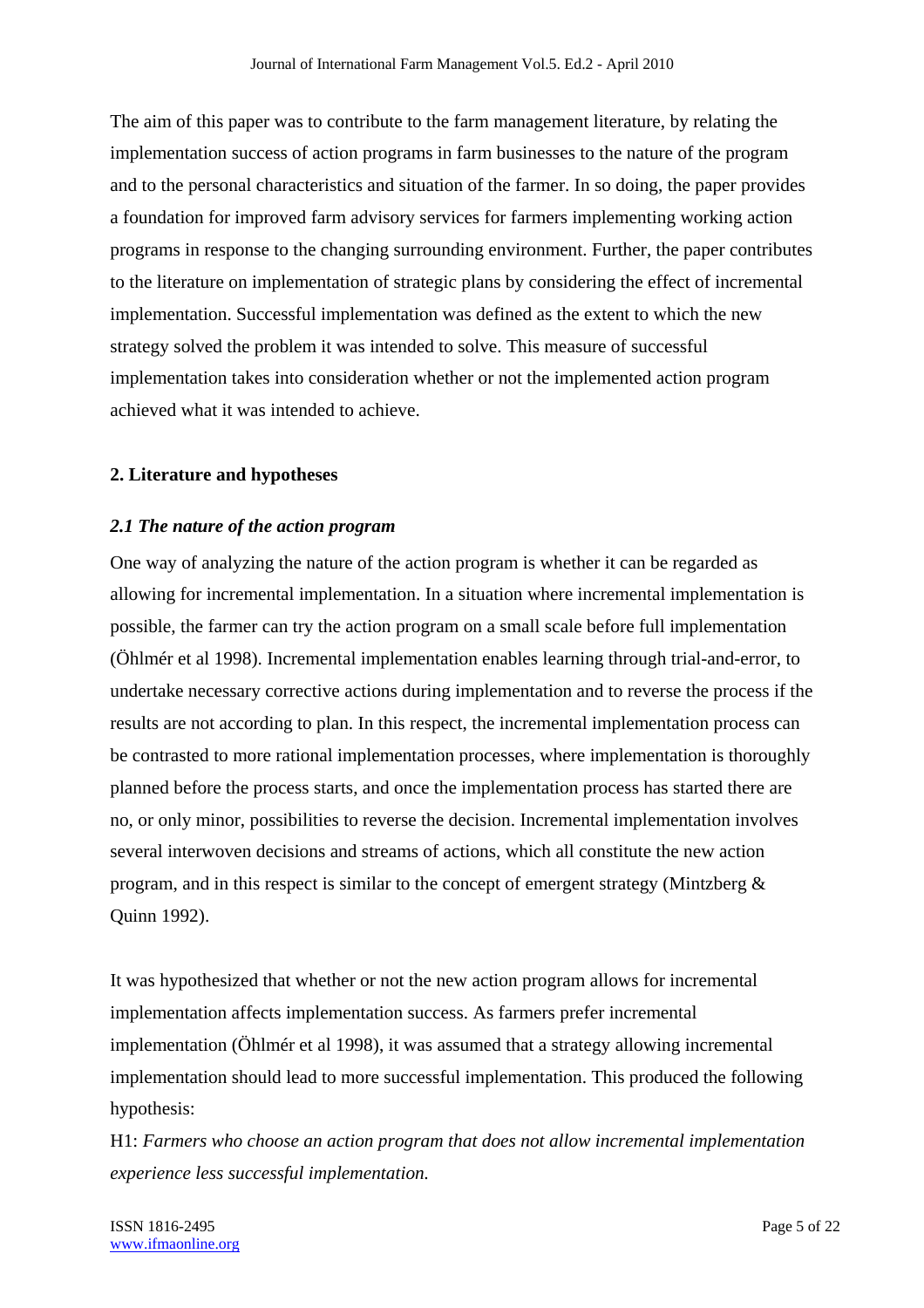#### *2.2 Personal characteristics and situation of the farmer*

Personal characteristics and situation of the farmer have been found repeatedly in the empirical literature to affect the economic outcome of farms (e.g. Wilson et al. 2001; Trip et al. 2002; Hansson, 2008b). The success of a strategic decision making process is likely to depend considerably on the human resources in the firm (e.g. Lee et al. 1999). The literature on the influence of the farmer's personal characteristics and situation on farm outcome covers a wide range of aspects, including the demographics such as the farmers' experience (Wilson et al. 1998; Sharma et al. 1999; Wilson et al. 2001), their goals and values (Gasson 1973; Wilson et al. 2001; Trip et al. 2002; Hansson 2008b), and psychological aspects such as locus of control. Locus of control, originally due to Rotter (1954), refers to the extent that individuals believe that they can affect their own situations themselves. Locus of control has been found by Öhlmér et al. (1997) and Öhlmér (1998) to affect the ability of farmers and therefore their problem detection and definition. Hansson (2008b) found that a higher degree of internal locus of control positively affected farmers' economic efficiency.

A situation where the farmer experiences other major problems should also affect implementation success. Öhlmér (1997) found that presence of other significant problems, something that was called avoidance, negatively influenced the problem detection of farmers, a finding that shows that presence of other problems diverts attention from other possible problems and that problems are addressed sequentially.

The psychological literature on problem solving often emphasizes the way information is interpreted as an explanation for different approaches and results in problem solving. In this respect, Hogarth (2001) provides insights relevant for this study in that two basic systems operate when interpreting information: the tacit and the deliberate systems. The tacit, or intuitive system, interprets information relying on previous experience or feelings; whereas, the deliberate, or analytical, system interprets information based on conscious listings of advantages and disadvantages and careful calculations. The intuitive system is fast, effortless and requires no attention. The analytical system is slower and requires effort and attention, but is more likely to be correct, if previous experience is limited.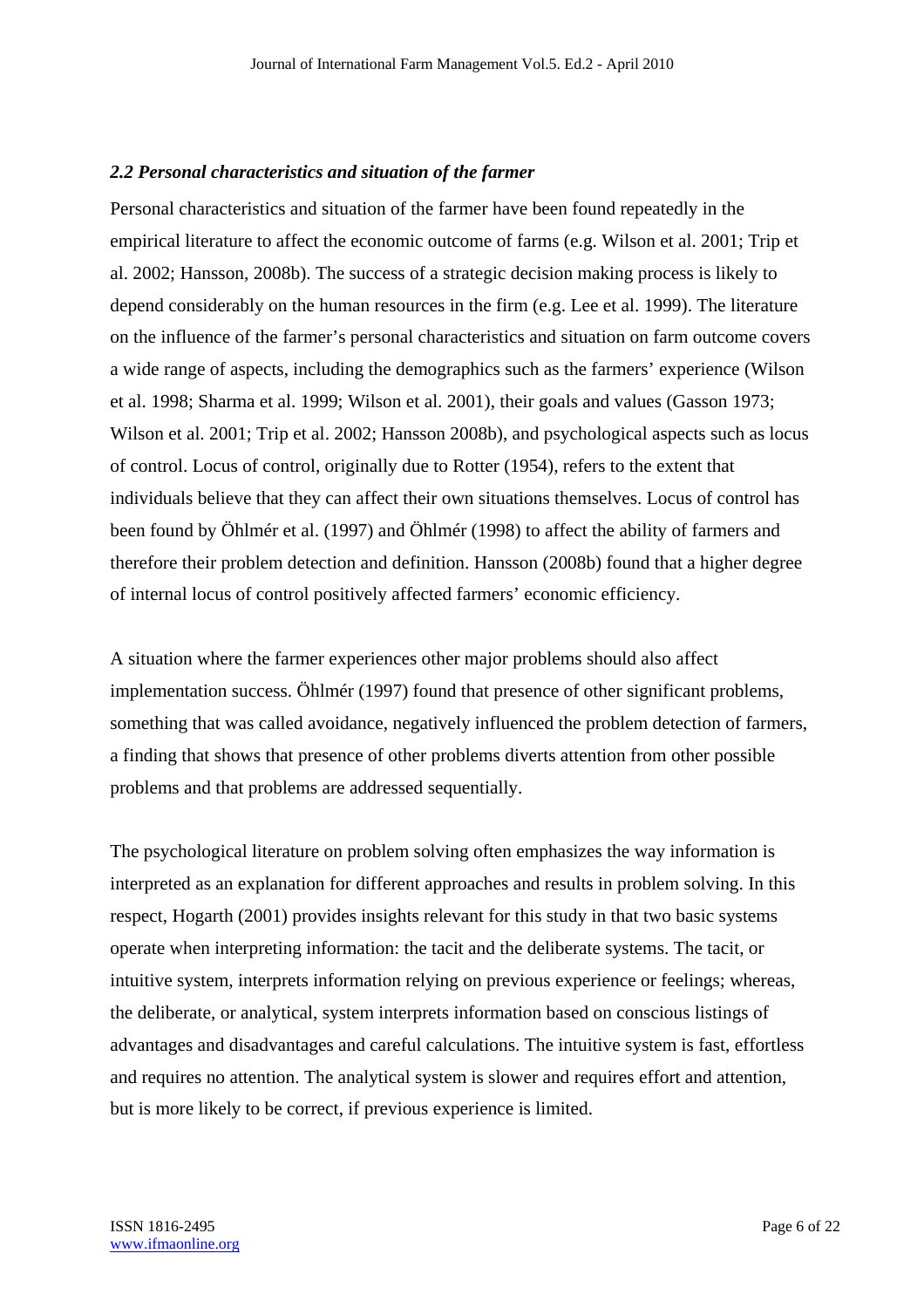Thus, the following set of hypotheses with respect to how personal characteristic and situation of the farmer affect implementation success were formulated:

H2: *Farmers who have more experience in management of an agricultural firm experience more successful implementations*.

H3: *Farmers who have a higher degree of internal locus of control, experience more successful implementations.* 

H4: *Farmers who have other major problems, experience less successful implementations.* 

H5: *Farmers who use analytical approaches to interpreting information, experience more successful implementations.* 

## **3. Material and methods**

This study was based on the observed implementation process of Swedish sugar beet producers' adaptation to a major decrease in revenue caused by the sugar beet reform suggested by the EU commission in 2004 and decided in early 2006. The sugar beet reform implied that the guaranteed output price of sugar would be reduced by almost 40 percent; thus, if sugar beet producers did nothing about their situation, their previous revenue from beet cultivation would be reduced by 40 percent. Even though the reform also implied that sugar beet producers would be compensated for 60 percent of their loss through the decoupled Single Farm Payment and policy interventions were issued to stimulate them to stop producing sugar beets, the reform did imply a substantial reduction of farm revenue. To most farmers growing sugar beet, this meant that a crop previously amongst their most profitable was no longer viable to produce. Therefore, an action program was required and needed implementing.

The hypotheses (H1 – H5) outlined were tested in regression analysis. The size of the farm (measured by its turnover), the perceived size of the problem, dependency on sugar beet production (measured as the percentage of total revenue originating from sugar beet production), and the perceived situation before the sugar beet reform were control variables in the regression analysis, as they were likely to also influence implementation success.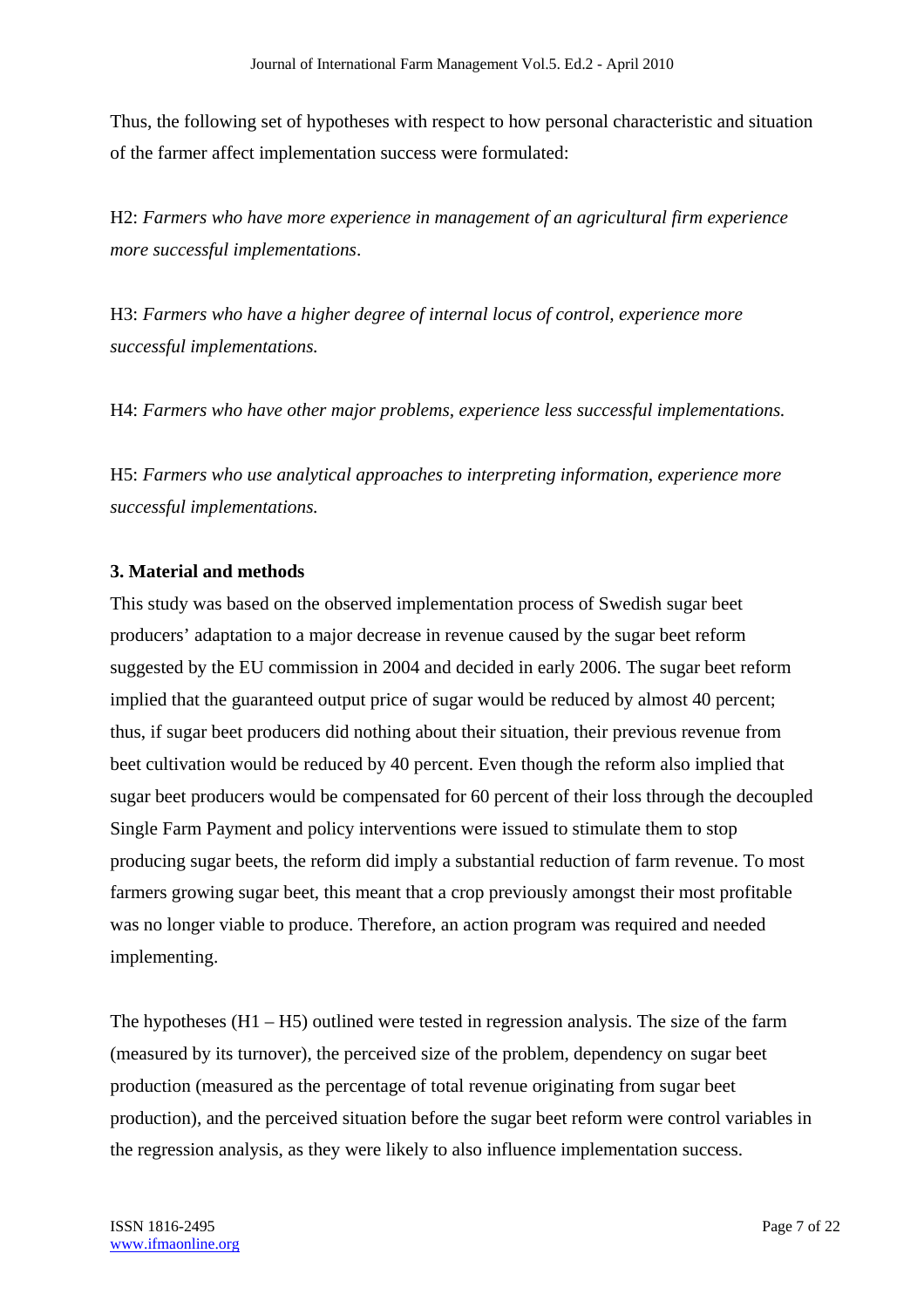# *3.1 Data*

Data were collected through postal questionnaires sent to a random sample of 354 Swedish sugar beet producers in March 2007 inquiring about action programs, implementation success, and about the farmer and the farms in general. When the questionnaire was sent out, the sugar beet reform had been in place about eight months. To ensure that sugar beet production was a major part of the farm revenue, inclusion in the sample was restricted to farmers with a production quota of at least 100 000 kg, which implied at least 12 hectares reserved for sugar beet production. The response rate was 58 percent (206 replies). Of these, 121 (59 percent) farmers had decided on an action program to meet the new situation, of whom 95 farmers had already implemented an action program in response to the sugar beet reform. The remaining 26 had not yet reached implementation step in their strategic decision process. Seventy-three of the 95 farmers who had implemented a new strategic plan completed all questions of interest for this study, and were thus included in this paper. T-tests were conducted to investigate whether or not there were significant differences between the farms included in the study and those excluded but revealed no significant differences in terms of estimated loss, in SEK, caused by the sugar beet reform. However, the farms included in the study had a slightly larger part of their revenue originating from sugar beet production (p-value: 0.064).

As emphasized previously, successful implementation was measured by taking into consideration whether the implemented action program achieved what it was intended to achieve. This was done by considering whether the action program was enough to compensate for both the decrease in farm profit and the private income of the farmer. The respondents were asked to chose among three alternatives in the questionnaire 1) the chosen action program is not enough to compensate for the decrease in farm profit or in the farmer's private income, 2) the chosen action program is enough to compensate for the decrease in the farmer's private income, but not for the decrease in the farm profit and 3) the chosen action program is enough to compensate for the decrease in both farm profit and in the farmer's private income.

A critique against collecting data via a questionnaire is that respondents may understand questions in different ways, and thus respond to them in different ways. To reduce the risk of this, the questionnaire was discussed with potential respondents and experts. Furthermore,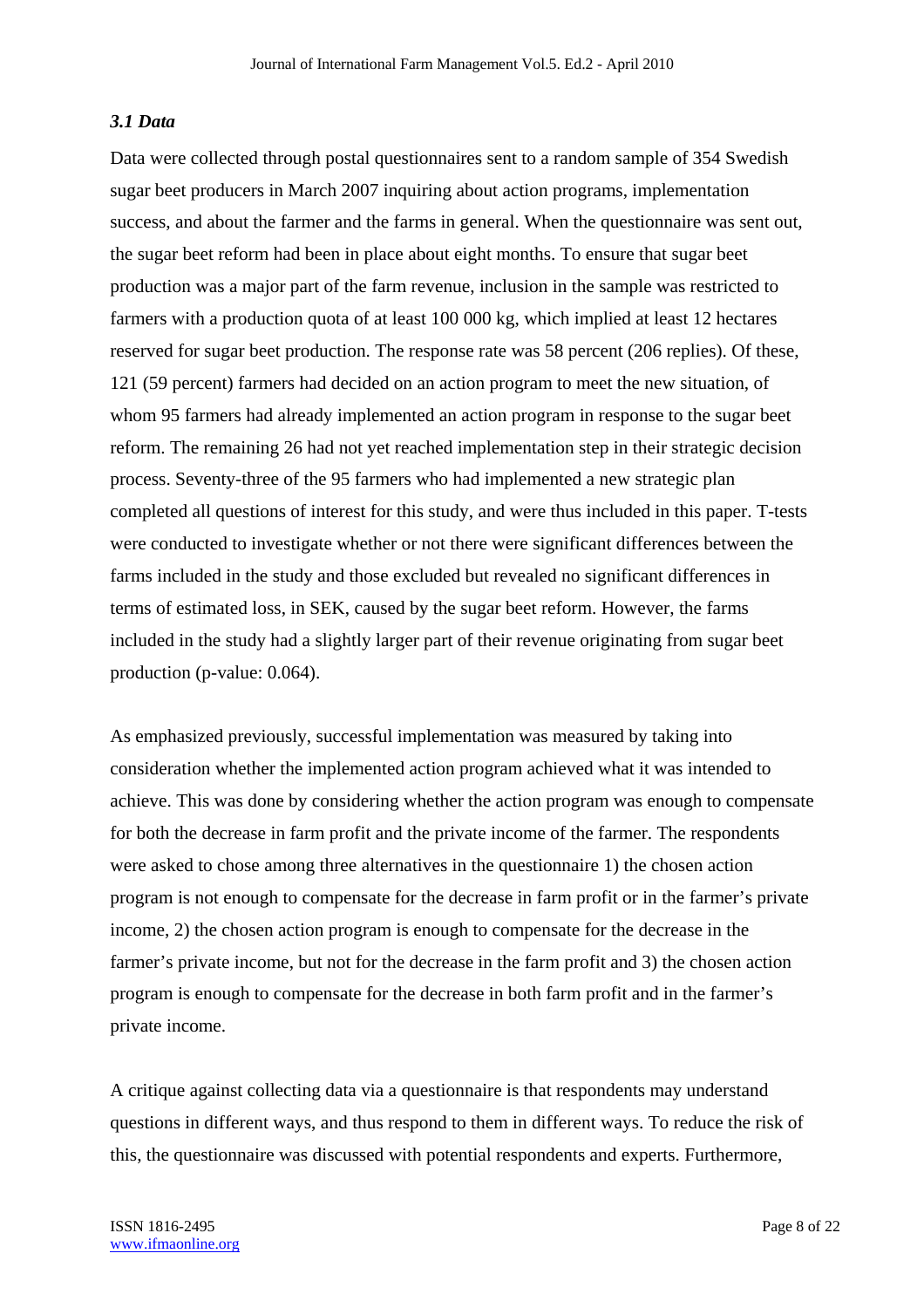experience gained from the authors' previous work with questionnaires sent to farmers were used to construct clear questions with minimal risks of miss-interpretations.

The descriptive statistics of the 73 farmers analyzed in this study are presented in Table 1. The chosen action program was generally insufficient to compensate for the private income loss caused by the sugar beet reform (Table 1). Most farmers implemented an action program that was to some extent incremental, i.e. it can be tested on a smaller scale, or to a large extent adjusted at a later stage. Thirty percent of the farmers implemented action programs that could not be adjusted. Generally, farmers perceived the sugar beet reform as a middle-sized problem, that is, neither a small problem nor a large problem, and appeared content with the situation before the sugar beet reform. On a five-point scale, this gave an average score of 4.70 (Table 1).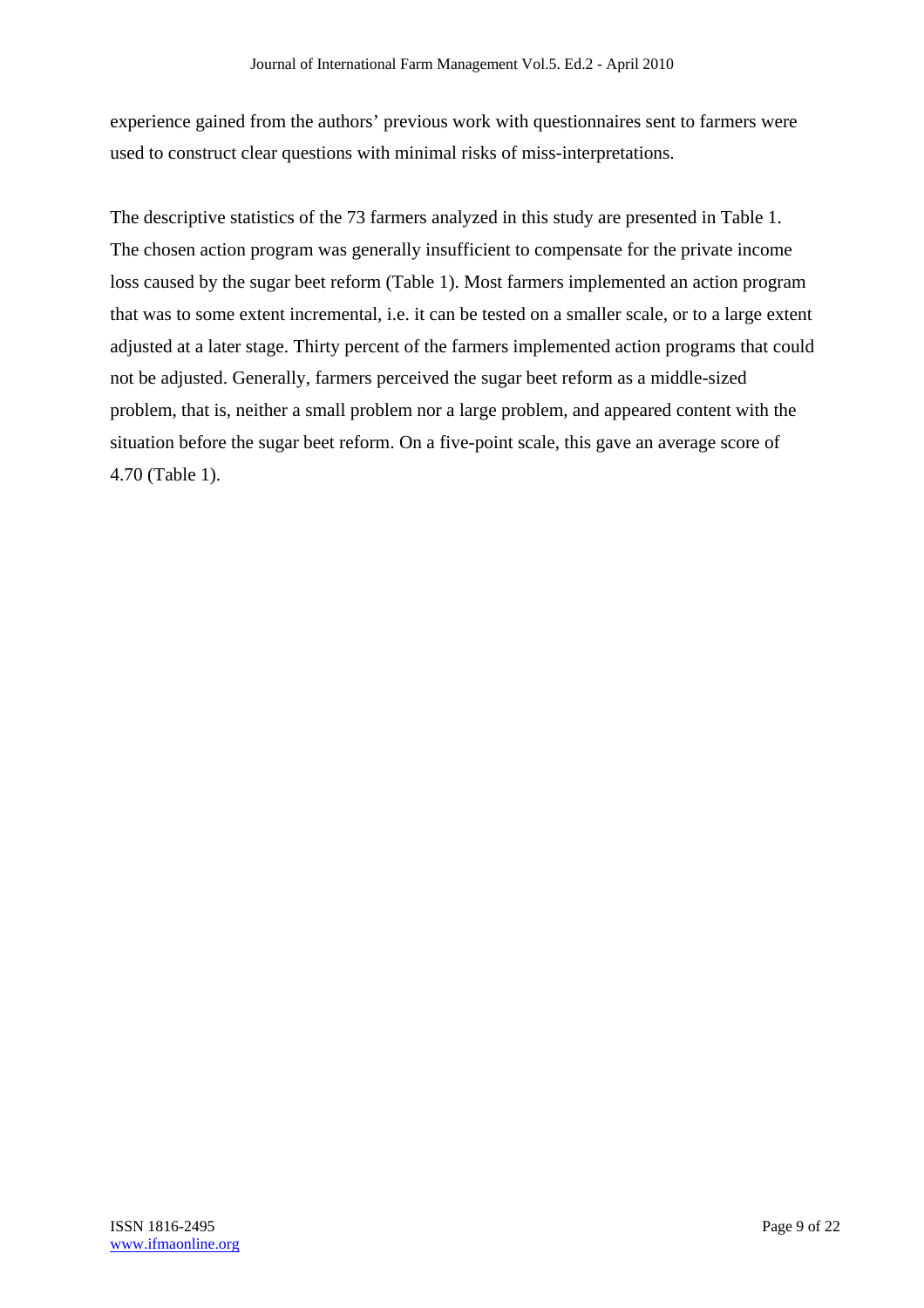| Variable<br>(abbreviation)                                             | Scale                                                                                                                                                                                                                                                                                                                                                                                                                                                                 | Mean  | Standard<br>deviation |
|------------------------------------------------------------------------|-----------------------------------------------------------------------------------------------------------------------------------------------------------------------------------------------------------------------------------------------------------------------------------------------------------------------------------------------------------------------------------------------------------------------------------------------------------------------|-------|-----------------------|
| Implementation success<br>(SUCCESS)                                    | 1: The chosen action program is not enough to<br>compensate for the decrease in farm profit or in the<br>farmer's private income ( $n = 25$ )<br>2: The chosen action program is enough to<br>compensate for the decrease in the farmer's private<br>income but not for the decrease in the farm profit (n<br>$= 22$<br>3: The chosen action program is enough to<br>compensate for the decrease in both farm profit and<br>in the farmer's private income $(n = 26)$ | 2.01  | 0.84                  |
| Non-incremental<br>strategy<br>$(NO$ -INCR $)$                         | 1: yes<br>0:no                                                                                                                                                                                                                                                                                                                                                                                                                                                        | 0.30  | 0.46                  |
| Turnover<br>(TURN)                                                     | 1: less than SEK 1000 000<br>6: more than SEK 5000 000                                                                                                                                                                                                                                                                                                                                                                                                                | 3.85  | 1.52                  |
| Revenue from sugar<br>beets in relation to total<br>revenue<br>(SUGAR) | Percent                                                                                                                                                                                                                                                                                                                                                                                                                                                               | 23.16 | 10.56                 |
| Perceived size of<br>problem<br>(SIZE)                                 | 1: no problem $\dots$ 5: a very big problem                                                                                                                                                                                                                                                                                                                                                                                                                           | 3.04  | 1.05                  |
| Perceived situation<br>before the sugar beet<br>reform<br>(SIT)        | 1: unacceptable5: very good                                                                                                                                                                                                                                                                                                                                                                                                                                           | 4.70  | 1.06                  |
| <b>Experience</b> from<br>business management<br>(EXPER)               | Years                                                                                                                                                                                                                                                                                                                                                                                                                                                                 | 21.89 | 10.28                 |
| Other problems<br>(OTHER)                                              | 1: yes<br>0:no                                                                                                                                                                                                                                                                                                                                                                                                                                                        | 0.15  | 0.36                  |
| Locus of control<br>(LOC)                                              | 1: Own decisions have very little effect on the<br>economic results of the farm4: Own decisions<br>have the largest effect on the economic results of the<br>farm.                                                                                                                                                                                                                                                                                                    | 3.47  | 0.87                  |
| Analytical thinking<br>(ANALY)                                         | 1: yes<br>0:no                                                                                                                                                                                                                                                                                                                                                                                                                                                        | 0.84  | 0.37                  |

Table 1. Descriptive statistics of the variables use in the study,  $n = 73$ .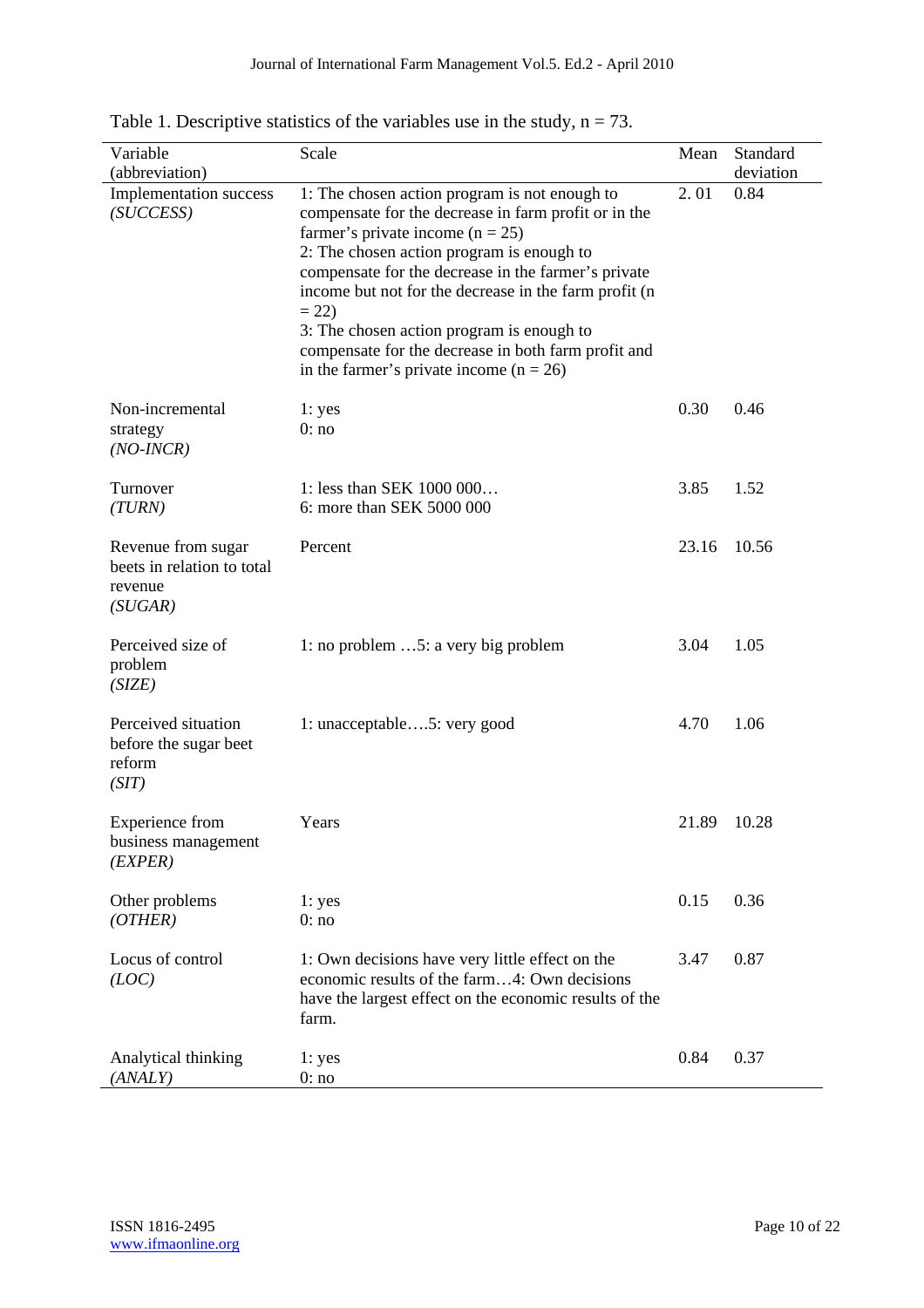The Spearman correlation coefficients between the variables in the study are presented in Table 2: the degree of implementation success is significantly negatively correlated with *SUGAR* (p-value: 0.008)*, SIZE* (p-value: 0.006) and *EXPER* (p-value: 0.008) and positively correlated with *LOC* (p-value: 0.001), but not correlated with *NO-INCR.* For mutual correlations between the covariates, *OTHER* is correlated with *TURN* (p-value: 0.010)*, SUGAR* (p-value: 0.021)*, SIZE* (p-value: 0.040) and *EXPER* (p-value: 0.046), which may cause *OTHER* to be insignificant in the regression analyses. Furthermore, there was a strong correlation between *SUGAR* and *TURN* (p-value: <0.001)*.*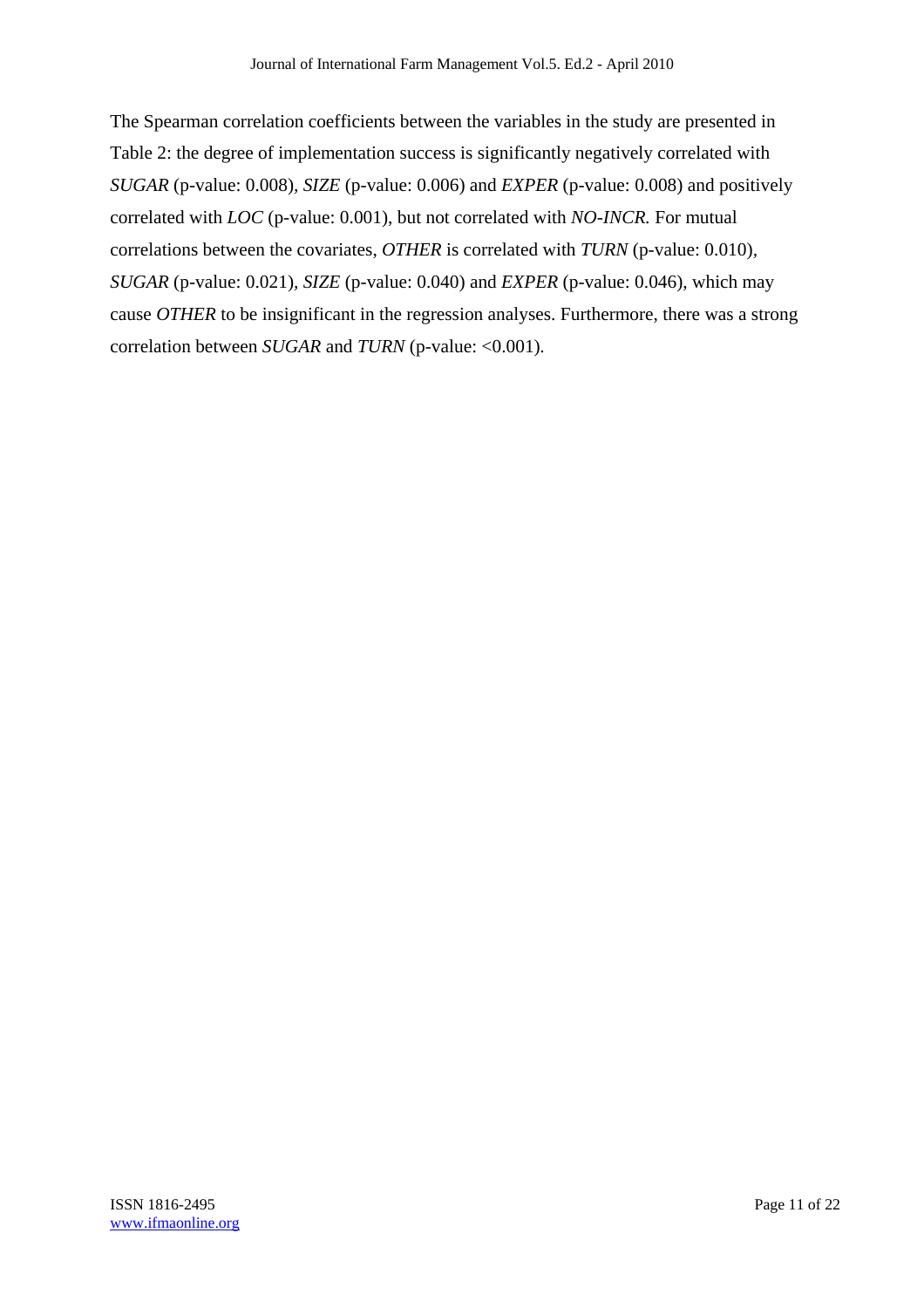| $\cdots$       | <b>SUCCESS</b> | <b>NO-INCR</b> | <b>TURN</b> | <i>SUGAR</i> | <b>SIZE</b> | SIT      | <b>EXPER</b> | LOC      | <b>OTHER</b> | ANALY |
|----------------|----------------|----------------|-------------|--------------|-------------|----------|--------------|----------|--------------|-------|
| <b>SUCCESS</b> | 1.000          |                |             |              |             |          |              |          |              |       |
| NO-INCR        | 0.131          | 1.000          |             |              |             |          |              |          |              |       |
|                | (0.270)        |                |             |              |             |          |              |          |              |       |
| <b>TURN</b>    | $-0.011$       | 0.046          | 1.000       |              |             |          |              |          |              |       |
|                | (0.929)        | (0.702)        |             |              |             |          |              |          |              |       |
| <b>SUGAR</b>   | $-0.308$       | 0.037          | $-0.550$    | 1.000        |             |          |              |          |              |       |
|                | (0.008)        | (0.755)        | (<0.001)    |              |             |          |              |          |              |       |
| SIZE           | $-0.321$       | 0.066          | $-0.185$    | 0.270        | 1.000       |          |              |          |              |       |
|                | (0.006)        | (0.577)        | (0.116)     | (0.021)      |             |          |              |          |              |       |
| <b>SIT</b>     | 0.143          | 0.088          | 0.160       | $-0.110$     | $-0.245$    | 1.000    |              |          |              |       |
|                | (0.231)        | (0.457)        | (0.175)     | (0.356)      | (0.037)     |          |              |          |              |       |
| <b>EXPER</b>   | $-0.307$       | 0.053          | $-0.019$    | 0.118        | 0.201       | $-0.016$ | 1.000        |          |              |       |
|                | (0.008)        | (0.659)        | (0.872)     | (0.322)      | (0.088)     | (0.891)  |              |          |              |       |
| LOC            | 0.367          | $-0.190$       | 0.040       | $-0.059$     | $-0.126$    | 0.077    | $-0.259$     | 1.000    |              |       |
|                | (0.001)        | (0.107)        | (0.734)     | (0.619)      | (0.287)     | (0.515)  | (0.027)      |          |              |       |
| <b>OTHER</b>   | $-0.054$       | $-0.026$       | $-0.301$    | $-0.270$     | $-0.241$    | 0.074    | $-0.234$     | 0.093    | 1.000        |       |
|                | (0.650)        | (0.825)        | (0.010)     | (0.021)      | (0.040)     | (0.532)  | (0.046)      | (0.434)  |              |       |
| <b>ANALY</b>   | $-0.082$       | 0.050          | $-0.150$    | 0.148        | 0.364       | $-0.175$ | $-0.039$     | $-0.123$ | $-0.182$     | 1.000 |
|                | (0.491)        | (0.677)        | (0.204)     | (0.212)      | (0.002)     | (0.138)  | (0.745)      | (0.299)  | (0.124)      |       |

Table 2. Spearman correlation coefficients: p-values in parentheses.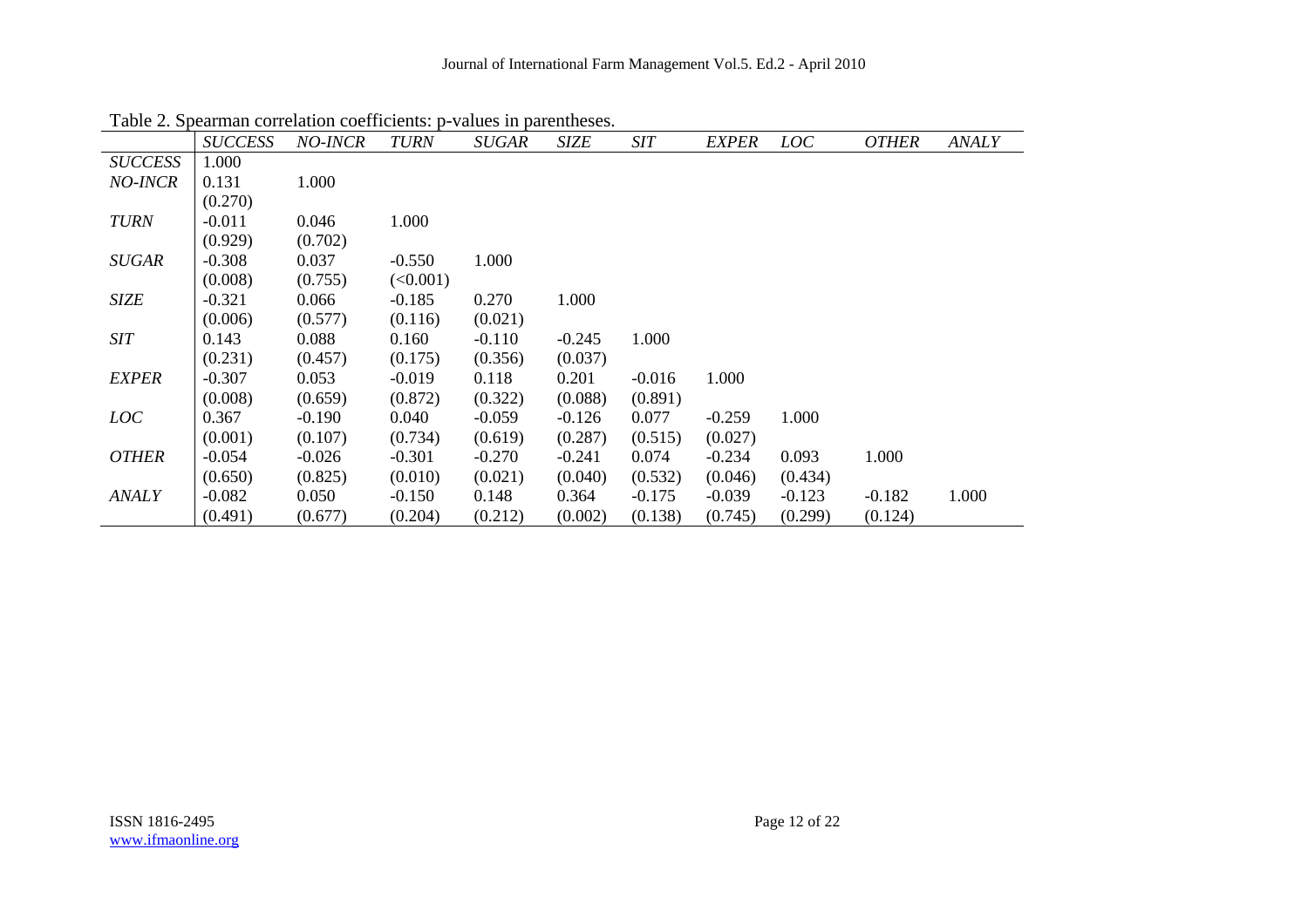#### *3.2 Statistical methods*

As the dependent variable, i.e. how successful the implemented strategy was, was measured at ordinal scale, the initial intention was to fit the data to an ordinal logistic model for assessing the impact of the hypothesized influencing variables and the control variables. The proportional odds assumption was rejected (p-value:  $< 0.0001$ ) and it implied the ordinal logistic model could not be used; instead, the generalized logits model was fitted to the data.

The generalized logits model implied treating the response variable *SUCCESS* as having no internal order in the responses; thus, the three levels of success were treated as nominal variables. In the generalized logits model, one level in the response variable was treated as the reference category, and logits for the other levels were modelled to compare the response levels to the reference category. This model is expressed as:

$$
\log\left(\frac{\pi_{ij}}{\pi_{ir}}\right) = \alpha_j + \mathbf{x'}_i \beta_j \tag{1}
$$

where  $\pi_{ij}$  is the probability that a farmer with covariates in vector **i** reaches an implementation success level *j*,  $j \neq r$  where success level *r* is the reference category. The model produces separate intercept parameters  $\alpha_i$  and regression parameters  $\beta_i$  for each logit. In this case, there were three response levels in the response variable. One of these was the reference category, this was response level 1: *The chosen action program is not enough to compensate for the decrease in farm profit or in the farmer's private income.* 

Two logits were modelled for the covariates considered: one logit compared the reference category to the second response level (*The chosen action program is enough to compensate for the decrease in the farmer's private income, but not for the decrease in the farm profit*), and one compared the reference category to the third response level (*The chosen action program is enough to compensate for the decrease in both farm profit and in the farmer's private income*).

The proc logistic procedure, with the option link=glogit in the statistical program SAS version 9.1 (SAS institute inc., 2002-2003) was used to fit the model in Equation 1 to the data.

ISSN 1816-2495 Page 13 of 22 www.ifmaonline.org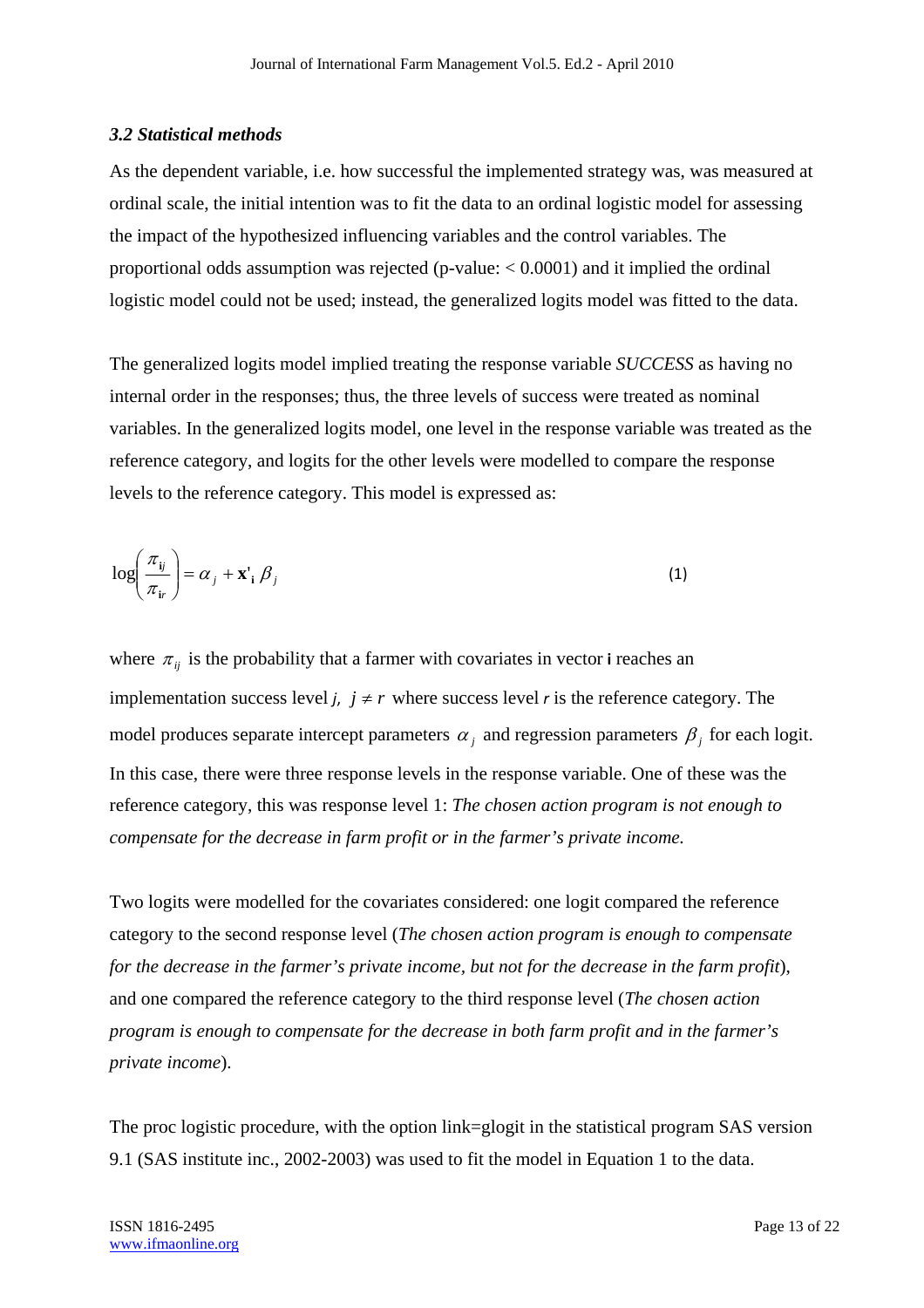# **4. Results**

The impact of the hypothesized influencing variables was assessed according to the procedure outlined above. The parameter estimates and the point estimates and 95% Wald confidence intervals of the odds ratios are presented in Table 3. Two logits were estimated, one compared implementation success of level 2 to the reference category, i.e. implementation success level 1, and the other compared implementation success of level 3 to the reference category (Table 3, where 2 and 3 in the *SUCCESS* column refer to the level of implementation success as compared to level 1).

The global fit statistics supported a significant model fit, with significant likelihood ratio, score and Wald tests. R-square was 0.611 and the max-rescaled r-square was 0.688, indicating a good model fit. The odds ratio point estimates were defined as  $e^{\beta_i}$  and indicated how the probability of having an implementation success level of 2 compared to the reference category, i.e. failure, or 3 in comparison to 1.

The results in Table 3 show that the two logits had different significant explanatory variables. The control variable *SUGAR* was significant in the logit referring to success level 3, whereas, *SIZE* and *SIT* were significant in the logit referring to success level 2: the control variable *TURN* was not significant. The results implied the probability of being at success level 3 compared to the reference category decreased if income from sugar beet production increased relative to total income. Furthermore, the results imply that the probability of being at success level 2 compared to the reference category decreased if the problem was perceived as larger, and increased if the situation, before the sugar beet reform, was perceived as better. All these findings were plausible.

In terms of the relationships hypothesized, *NO-INCR* was significant for both logits. The estimates were positive, indicating that farmers who chose to implement an action plan that was not possible to implement incrementally, were more likely to be at implementation success levels 2 or 3 than at the reference category.

The degree of internal locus of control, *LOC*, was significant in the logit comparing implementation success level 3 and the reference category. The sign of the parameter estimate was positive, which suggested that having a higher level of internal locus of control increased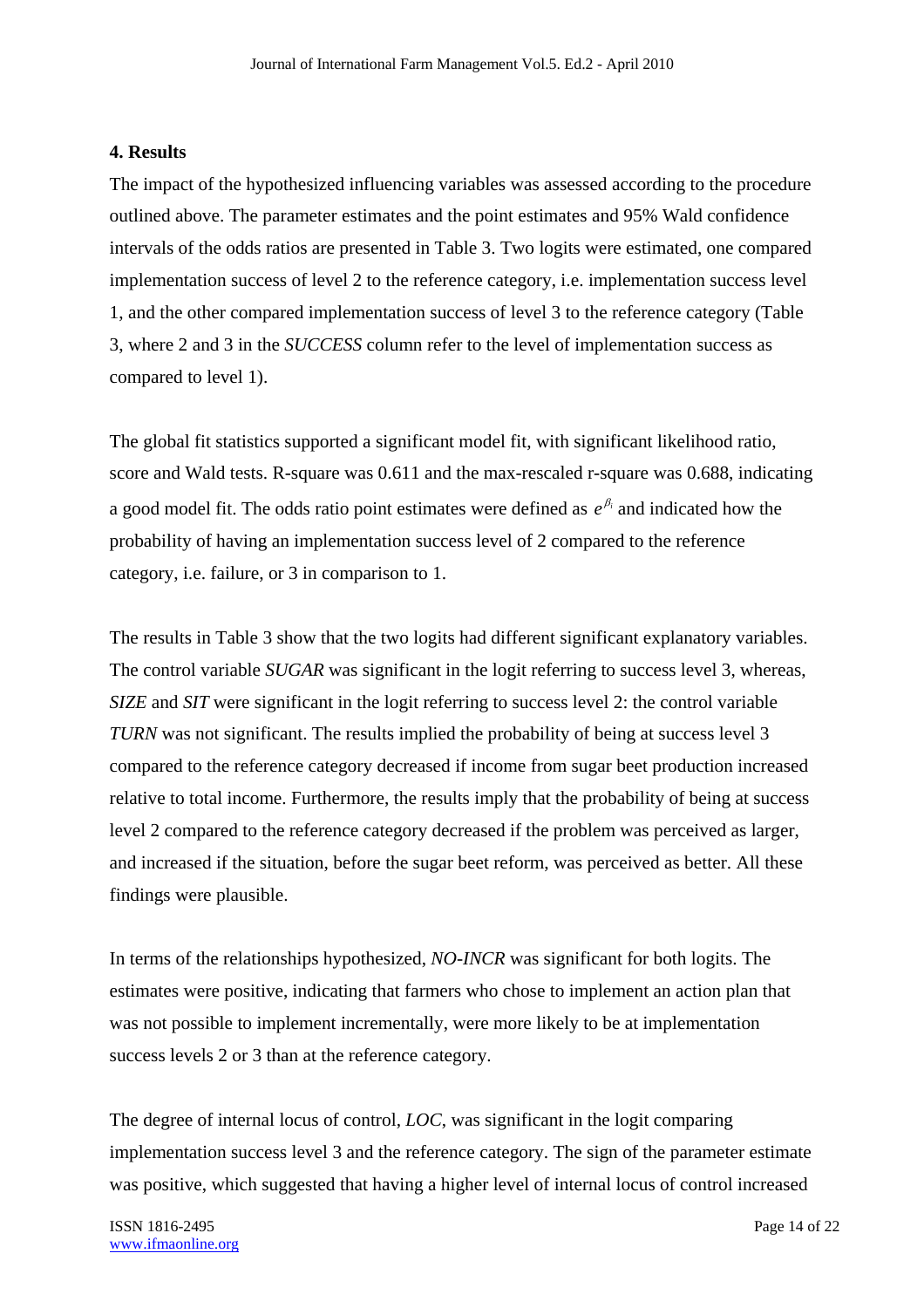the probability of being at the highest implementation success level compared to the reference category.

Other major problems, *OTHER,* was significant in the logit comparing implementation success level 3 with the reference category. The estimate was negative, suggesting that other major problems decreased the probability of being at success level 3. Thus, farmers who experienced other problems, in addition to the problems caused by the sugar beet reform, were less likely to be able to implement a strategy that allowed them to experience the highest success level.

An analytical approach to interpreting information, *ANALY,* was significant in the logit comparing the implementation success level 2 with the reference category. The parameter estimate was positive, implying that the probability of being at implementation success level 2, compared to the reference category, increased if an analytical approach to interpreting information was applied.

The hypothesized relationship between the farmers' degree of experience of business management and successful implementation was non-significant in both cases, suggesting that the degree of experience did not affect implementation success.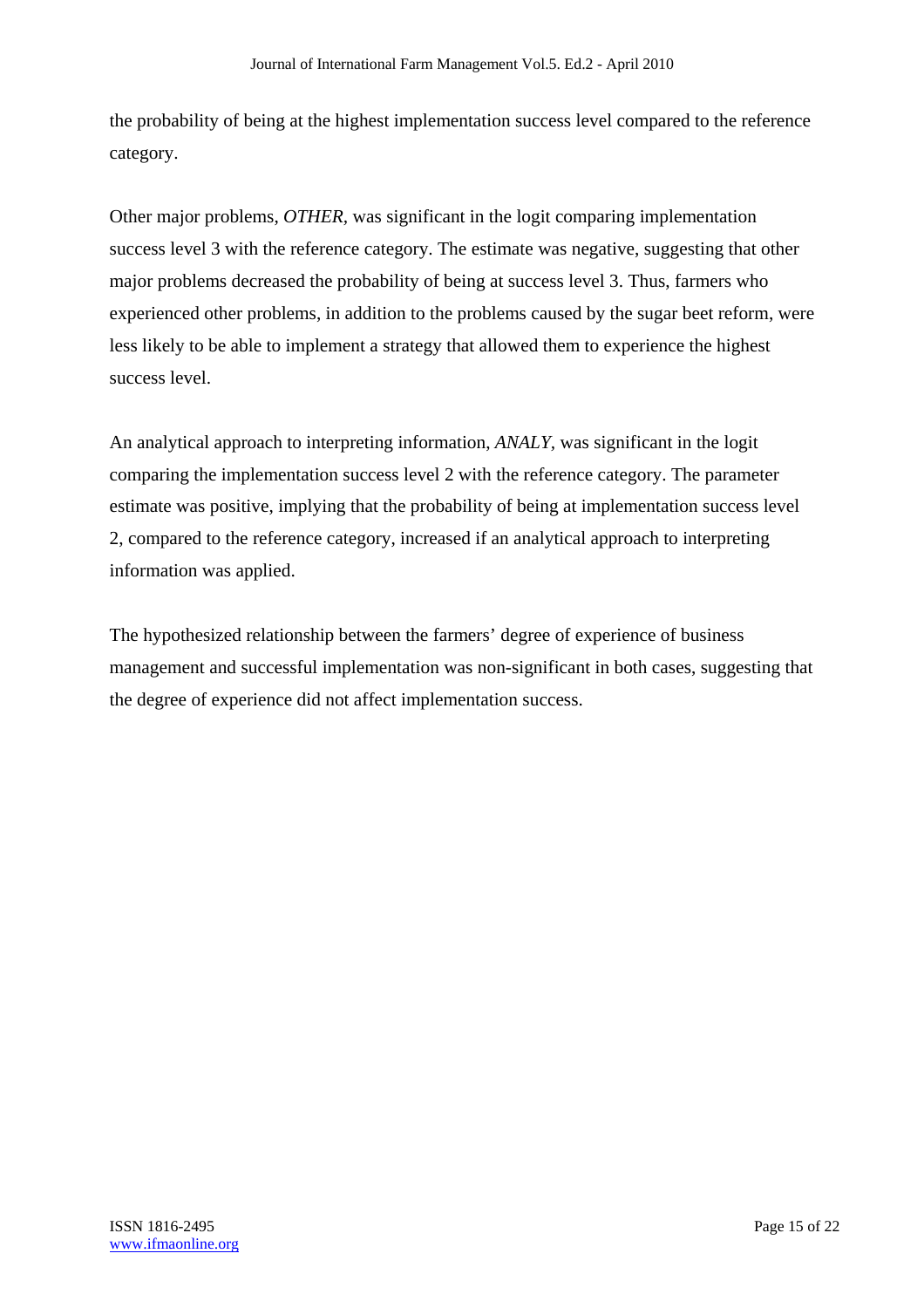|                  | <b>SUCCESS</b> | Parameter | Odds ratio point | Lower       | Upper conf. |
|------------------|----------------|-----------|------------------|-------------|-------------|
|                  |                | estimate  | estimate         | conf. limit | limit       |
| <b>INTERCEPT</b> | $\overline{2}$ | $-3.885$  |                  |             |             |
|                  |                | (0.363)   |                  |             |             |
| <b>INTERCEPT</b> | 3              | $-4.805$  |                  |             |             |
|                  |                | (0.368)   |                  |             |             |
| NO-INCR          | $\mathfrak{2}$ | 2.493     | 12.093           | 1.453       | 100.644     |
|                  |                | (0.021)   |                  |             |             |
| NO-INCR          | $\mathfrak{Z}$ | 3.043     | 20.977           | 2.088       | 210.703     |
|                  |                | (0.010)   |                  |             |             |
| <b>TURN</b>      | $\overline{2}$ | 0.238     | 1.268            | 0.664       | 2.422       |
|                  |                | (0.472)   |                  |             |             |
| <b>TURN</b>      | 3              | $-0.593$  | 0.553            | 0.265       | 1.153       |
|                  |                | (0.114)   |                  |             |             |
| <b>SUGAR</b>     | $\overline{2}$ | $-0.085$  | 0.919            | 0.825       | 1.024       |
|                  |                | (0.125)   |                  |             |             |
| <b>SUGAR</b>     | $\mathfrak{Z}$ | $-0.194$  | 0.823            | 0.728       | 0.932       |
|                  |                | (0.002)   |                  |             |             |
| <b>SIZE</b>      | $\overline{2}$ | $-1.116$  | 0.327            | 0.114       | 0.941       |
|                  |                | (0.0381)  |                  |             |             |
| <b>SIZE</b>      | $\mathfrak{Z}$ | $-0.757$  | 0.469            | 0.172       | 1.280       |
|                  |                | (0.139)   |                  |             |             |
| <b>SIT</b>       | $\sqrt{2}$     | 0.791     | 2.206            | 0.892       | 5.453       |
|                  |                | (0.087)   |                  |             |             |
| <b>SIT</b>       | $\mathfrak{Z}$ | 0.711     | 2.035            | 0.750       | 5.522       |
|                  |                | (0.163)   |                  |             |             |
| <b>EXPER</b>     | $\overline{2}$ | 0.003     | 1.003            | 0.918       | 1.096       |
|                  |                | (0.944)   |                  |             |             |
| <b>EXPER</b>     | 3              | $-0.077$  | 0.926            | 0.844       | 1.016       |
|                  |                | (0.105)   |                  |             |             |
| LOC              | $\overline{2}$ | 0.492     | 1.636            | 0.621       | 4.307       |
|                  |                | (0.319)   |                  |             |             |
| LOC              | 3              | 3.056     | 21.236           | 2.418       | 186.488     |
|                  |                | (0.006)   |                  |             |             |
| <b>OTHER</b>     | $\sqrt{2}$     | 0.026     | 1.026            | 0.101       | 10.432      |
|                  |                | (0.983)   |                  |             |             |
| <b>OTHER</b>     | 3              | $-3.318$  | 0.036            | 0.002       | 0.866       |
|                  |                | (0.041)   |                  |             |             |
| <b>ANALY</b>     | $\overline{2}$ | 2.740     | 15.480           | 1.043       | 229.745     |
|                  |                | (0.047)   |                  |             |             |
| <b>ANALY</b>     | $\mathfrak{Z}$ | 1.002     | 2.725            | 0.281       | 26.398      |
|                  |                | (0.387)   |                  |             |             |

Table 3. Parameter estimates, odds ratio point estimates, and confidence intervals of the two estimated logits: p-values in parenthesis.

Global fit statistics of  $\beta = 0$ : Likelihood Ratio test, p-value < 0.0001; Score test, p-value < 0.0001; Wald test, p-value  $= 0.0698$ 

R-square: 0.611; Max-rescaled R-square: 0.688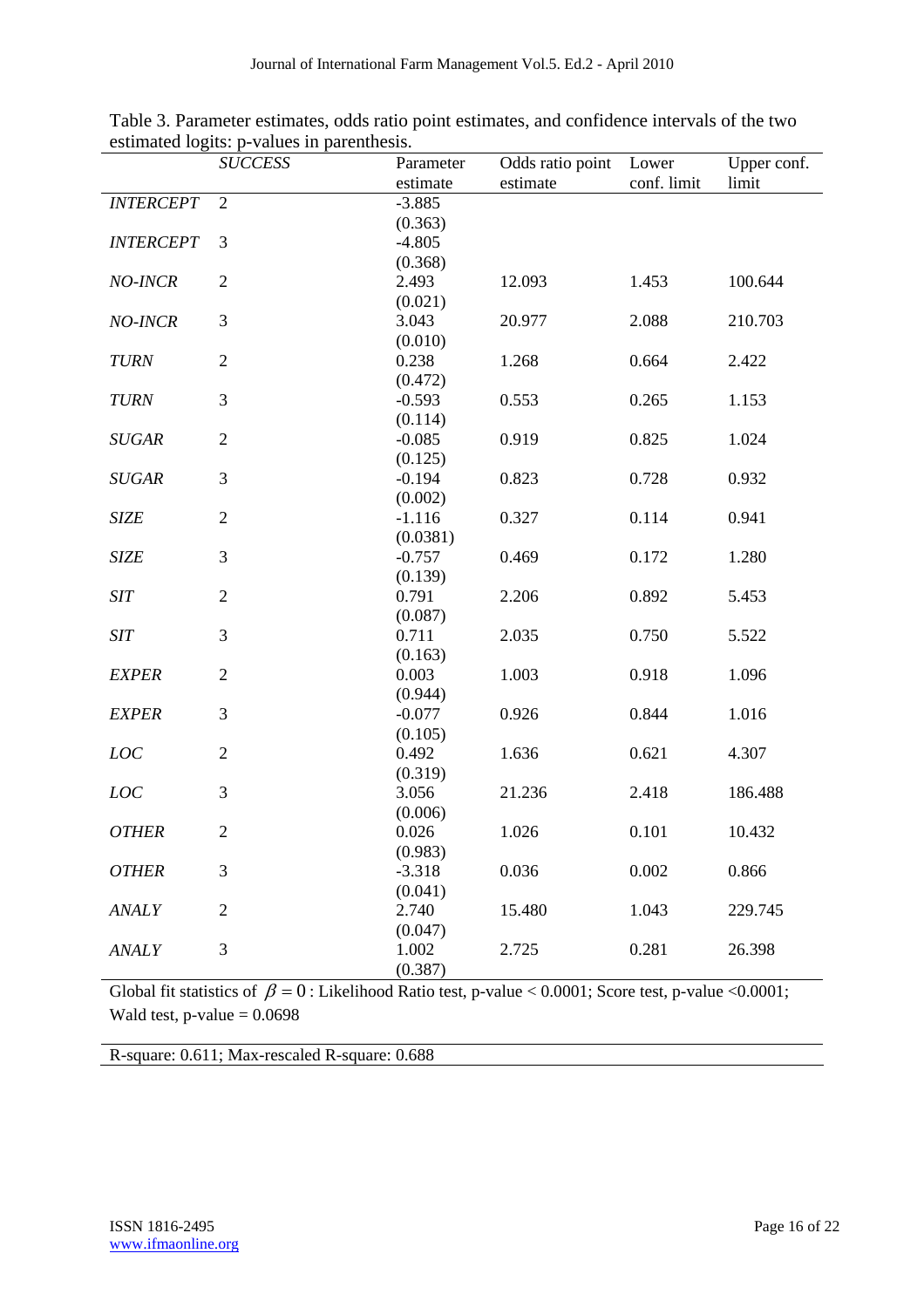## **5. Discussion and conclusion**

This paper aimed at relating the implementation success of action programs that farmers have undertaken in response to strategic problems in their businesses, to the nature of the action program, and to the farmers' characteristics. In particular, implementation success was related to the non-incremental nature of the action program and to personal characteristics and situation of the farmer, i.e., locus of control, analytical thinking, experience and presence of other major problems, while controlling for farm size, perceived problem size, dependency on sugar beet production, and the perceived situation before the problem arose.

The study was based on data collected by surveying a sample of Swedish sugar beet producers about their responses to the strategic problems caused by the sugar beet reform. The data collection process implies that the farmers' perceptions of their implementation success were considered. If the perceptions deviate from the real outcome, this will influence the results. In future studies it would be interesting to follow up the implementation on the studied farms by evaluating the implementation success based on their accounting systems. This would however require that respondents are willing to share their accounting system with researchers.

About one-third of the farmers who answered the questionnaire had implemented a new strategic plan as a response to the sugar beet reform, and were therefore included in this study. The reason the other two-thirds had not yet implemented a new strategic plan might be that for some reason their implementation failed, or they had not had time to do the implementation, at the time of survey. This question needs to be followed up in future research. Among farms included in the study, the distribution of implementation success was about 1/3 at each implementation success level, and the analysis of these farms provided important insights into the research question.

Based on a literature review, a set of hypotheses was formulated and tested in a subsequent regression analysis. Hypothesis H1 was rejected in both logits, the results obtained from both logits suggested that farmers who chose action programs that did not allow for incremental implementation experienced the more successful implementation. Öhlmér et al (1998) suggest that farmers prefer incremental approaches to implementation; however, these finding suggested that the preferred implementation strategy lead to a lower implementation success. One reason for the negative impact of action plans allowing incremental implementation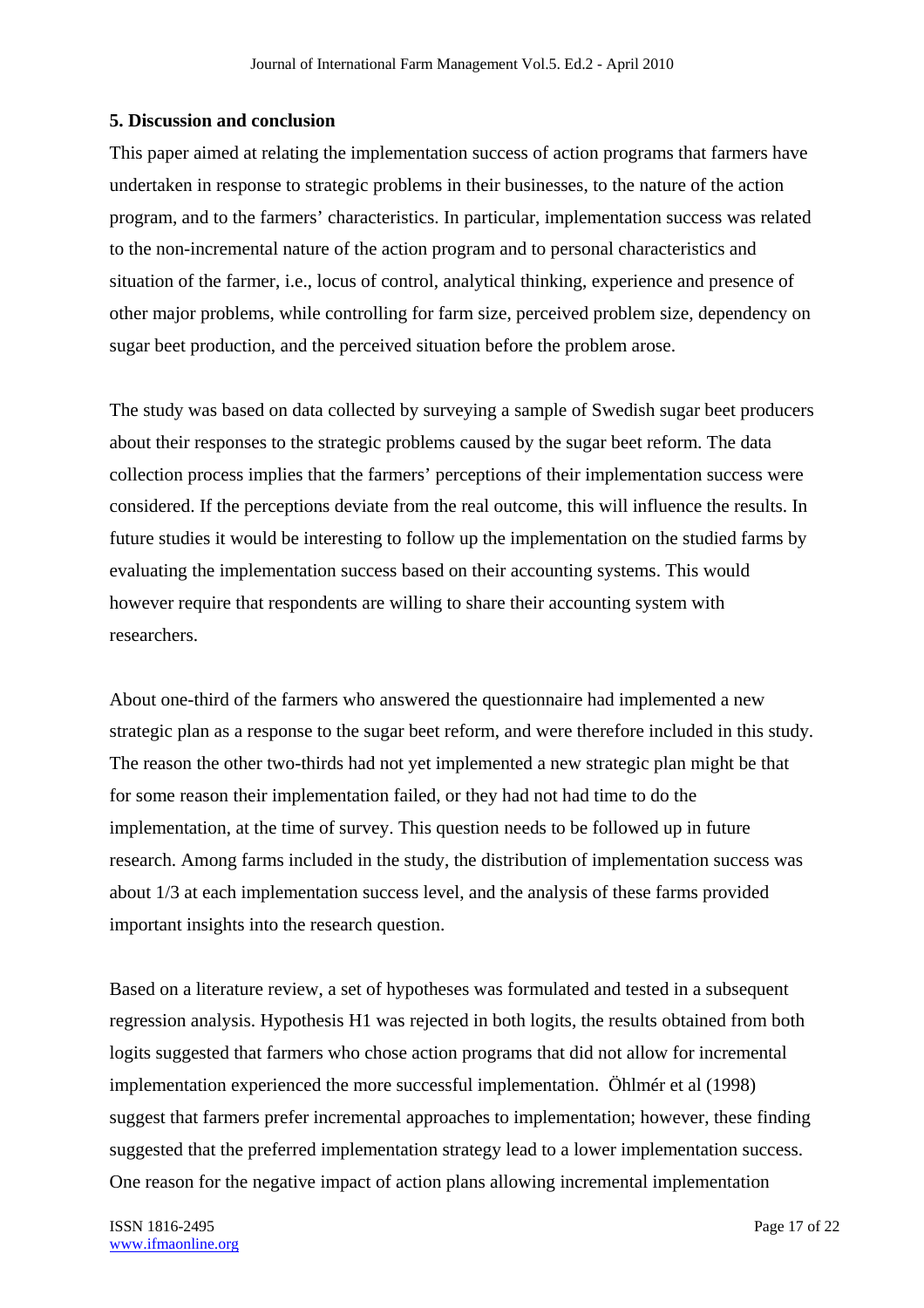could be that it is more time consuming to conduct and thereby the expected pay-offs are not yet fully realized. Further, implementation of non-incremental action programs, i.e. action programs that cannot be easily adjusted, may cause managers to think in an *ex post* rational way to justify the decision, and thereby perceive a higher degree of implementation success. Another reason why action plans that do not allow for incremental implementation lead to higher success levels is that such action plans might be more innovative and associated with markets that are not yet fully exploited. In such a situation microeconomic theory suggests that the profit margins should be larger. Furthermore, action plans that do not allow for incremental implementation might also be associated with higher risk, something which is normally also associated with higher (but more volatile) return (e.g. Ross et al. 2002). Yet another reason for the higher implementation success caused by action programs that do not allow for incremental implementation is that these action plans may be more thorough and therefore imply a higher level of implementation success. From a farm advisory services perspective, this suggests that advisors should encourage more thorough changes, although this question needs to be further addressed.

Although experience is considered to strongly influence the economic and technical efficiency results in farms (e.g. Wilson et al. 1998; Sharma et al. 1999; Wilson et al. 2001), the statistical results did not support the effect of experience on implementation success; thus, hypothesis H2 was rejected. This finding implied that the more experienced farmers did not achieve higher levels of implementation success, even though they should be more experienced with implementation. Implementation of an action program in response to a strategic problem can be considered as a unique situation, in which case previous experience may not facilitate the implementation. This line of reasoning suggest that the mental models (Klein et al. 2005) of implementation of new action programs are not more developed for people who have been farm managers for a longer period of time. It should however be noted that the average level of experience in the sample was high, with a small standard deviation, suggesting that insignificance of experience might also be due to low variation in this particular sample.

Locus of control was significant and positive in the logit contrasting implementation success level 3 to the reference category, suggesting that a higher degree of internal locus of control increased the probability of achieving higher levels of implementation success. This confirmed hypothesis H3. The positive effect of higher internal locus of control concurs with other research (Öhlmér et al. 1997; Öhlmér 1998; Hansson 2008b). To support farmers in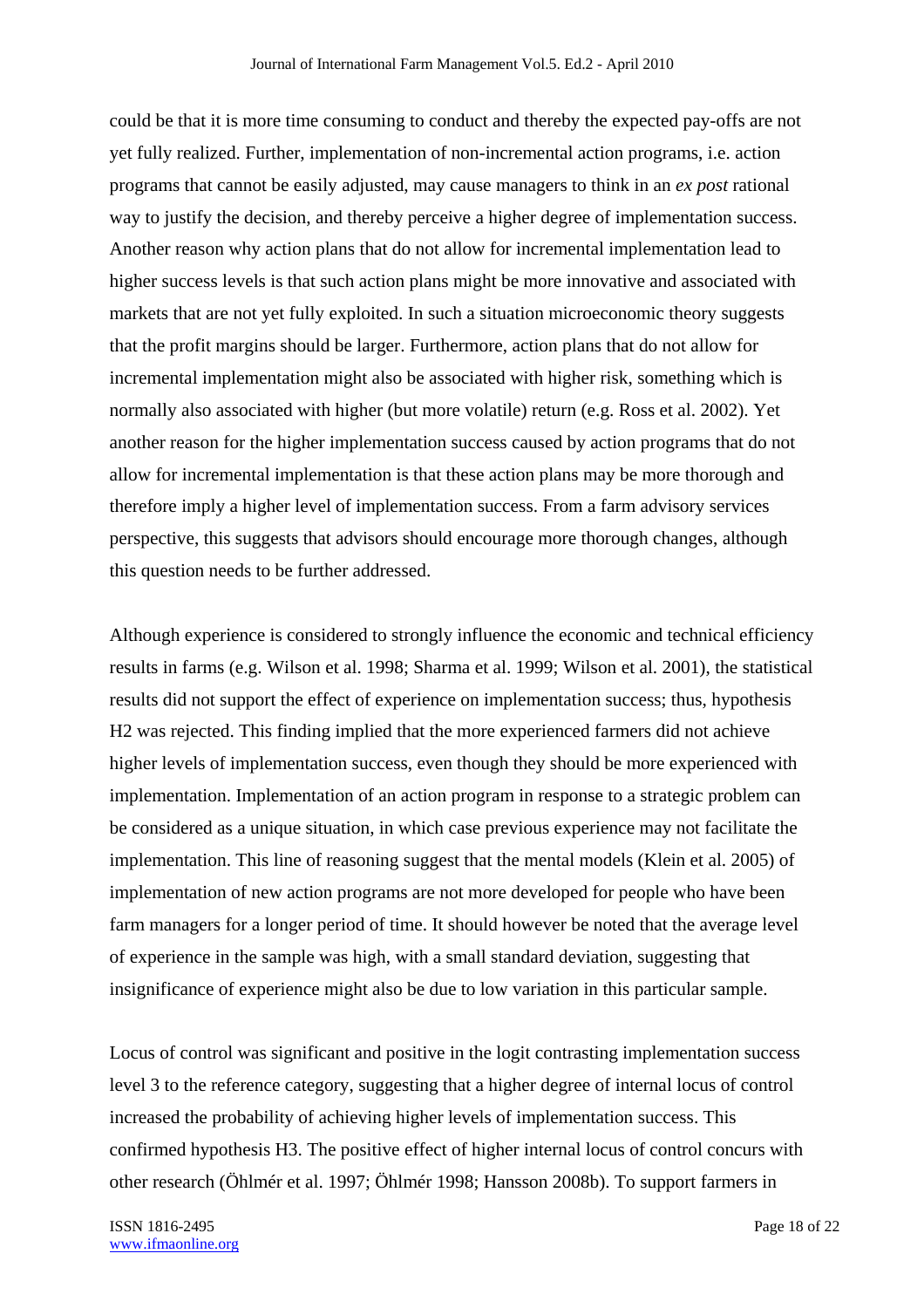becoming more successful in their implementation processes, their feelings about being able to influence the situation need strengthening.

Major problems other than caused by the sugar beet reform significantly affected implementation success in such a way that those farmers with other problems were less likely to be at the highest level of implementation success, compared to the reference category. Thus, hypothesis H4 was confirmed. One reason for this finding might be that farmers with other problems lacked resources and time for solving the problem caused by the sugar beet reform and suggested that problems were addressed sequentially. This behavior was suggested by Cyert & March (1963) to also occur in larger firms because of limited capacity to handle all problems simultaneously. Similar results are identified by Öhlmér et al. (1997) and Öhlmér (1998). Although the behavior is a natural consequence of managers' limited resources, the consequences are that problems accumulate. This problem needs solving, for instance by developing managerial assistance tools that help managers with other problems to also be able to detect and handle new ones: this would help to develop farm advisory tools.

The farmers' analytical approach to interpreting information increased the probability of being at implementation success level 2 compared to the reference category; thus, hypothesis H5 was confirmed in one of the logits. The result implied that farmers who apply analytical approaches to interpreting information achieve higher levels of implementation success than those who apply only intuitive approaches. To support farmers in becoming more successful in their implementation of new action programs, it would be beneficial to help them become more analytical in their interpretation of information.

In conclusion, this paper has, by relating the implementation success of action programs in farm businesses to the nature of the program and to personal characteristics and situation of the farmer provided insights into what facilitates and inhibits implementation success. Apart from contributing to the academic farm management literature, where studies of farmers' implementation success previously did not exist, and to the general literature on successful implementation, which had previously not considered the effect of incremental implementation, this paper provides a foundation for discussing how farm advisory services can be improved.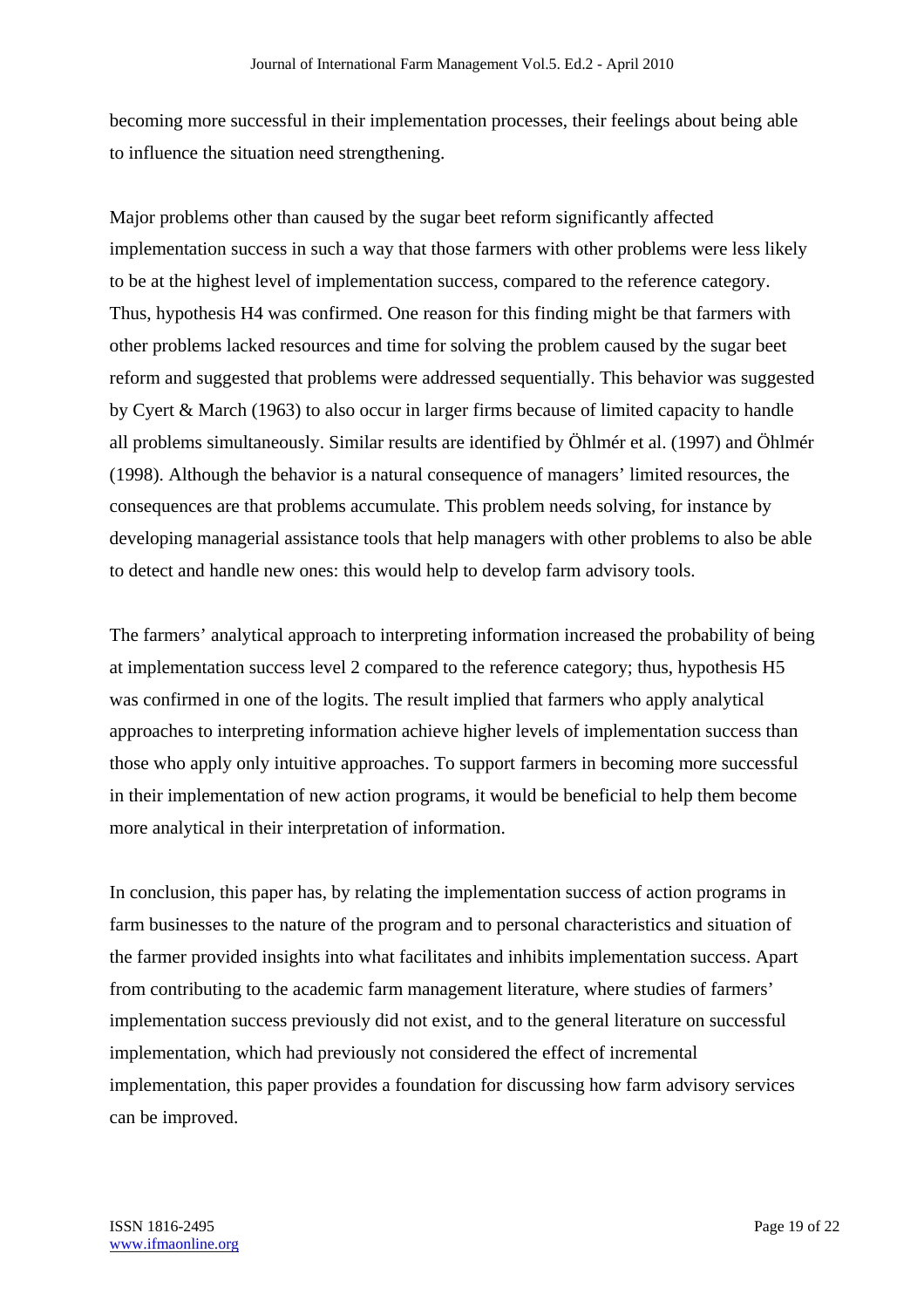# **References**

Cyert, R. & March, J. (1963) A Behavioural Theory of the Firm. New Jersey, USA, Prentice Hall Inc.

Farmar-Bowers, Q. & Lane, R. (2009). Understanding farmers' strategic decision-making processes and the implications for biodiversity conservation policy. Journal of Environmental Management, Vol. 90, pp. 1135-1144.

Gasson, R. (1973) Goals and values of farmers. Journal of Agricultural Economics, Vol. 24, pp. 521-542.

Hansson, H. (2008a) Are larger farms more efficient? A farm level study of the relationships between efficiency and size on specialized dairy farms in Sweden. Agricultural and Food Science, Vol. 17, pp. 325 – 337.

Hansson, H. (2008b) How can farmer managerial capacity contribute to improved farm performance? A study of dairy farms in Sweden. Food Economics – Acta Agricult Scand. Sect. C. Vol. 5, pp. 44 – 61.

Harling, K., F. (1992). A test of the applicability of strategic management to farm management. Canadian journal of agricultural economics, Vol. 40, pp 129-139.

Hickson, D. J., Miller, S. & Wilson, D. C. (2003) Planned or Prioritized? Two Options in Managing the Implementation of Strategic Decisions. Journal of Management Studies, Vol. 40, pp. 1803 – 1835.

Hogarth, R. M. (2001) Educating Intuition. The University of Chicago Press. Chicago, USA.

Klein, G., Pliske, R., Crandall, B. & Woods, D. D. (2005) Problem detection. Cognitive Technology Journal, Vol. 7, pp. 14-28.

Lee, D., Newman, P. & Price, R. (1999) Decision making in organizations. Prentice Hall, Glasgow.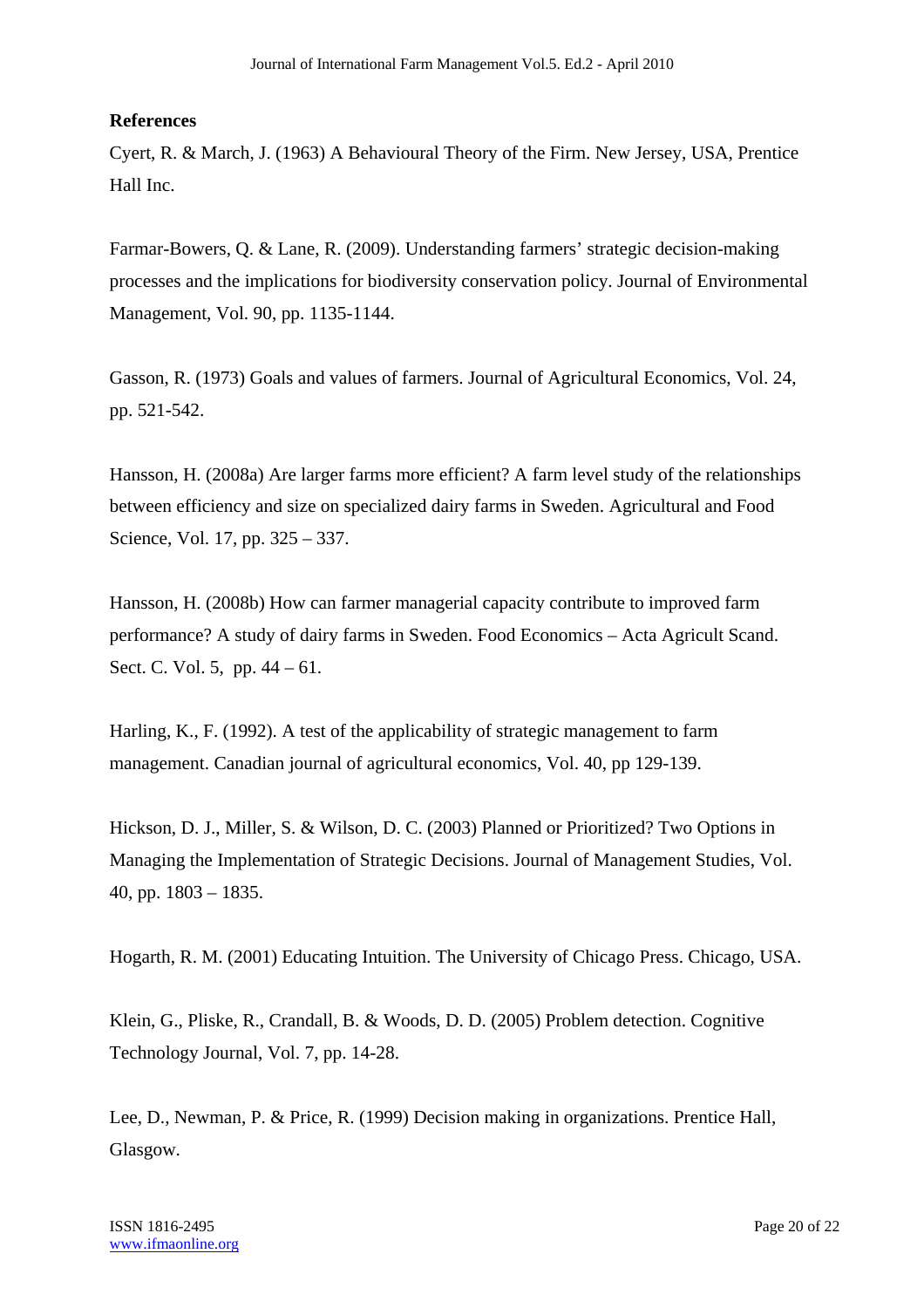Lund, M. & Christensen, J. (2003). Implementation of Strategic Planning on Farm Businesses: Lessons from Danish projects. In Balmann, A. & Lissita, A. (eds) (2003). Large Farm Management. Studies on the Agricultural and Food Sector in Central and Eastern Europe, Vol. 20. AgriMedia, Bergen/Germany.

Lunneryd, D. & Öhlmér, B. (2009). The influence of values on strategic choices: The choice of organic milk production by Swedish Farmers. Food Economics – Acta Agricult Scand. Sect. C, Vol. 6, pp. 1 – 20.

Miller, S. (1997) Implementing Strategic Decisions: Four Key Success Factors. Organizations Studies, Vol. 18, pp. 577 – 602.

Mintzberg, H. & Quinn, J. B. (1992) The strategy process: concepts and contexts. Englewood Cliffs: Prentice-Hall.

Noell, C. & Lund, M. (2003). The Balanced Scorecard (BSC) for Danish Farms – Vague Framework or Functional Instrument? In: Farm Management. Proceedings of NJF Seminar No. 345, 2–4 October 2002. Norwegian Agricultural Economics Research Institute, 2003

Nutt, P. C. (1999) Surprising but True: Half of the Decisions in Organizations Fail. The Academy of Management Executive, Vol. 13, pp. 75-90.

Öhlmér, B., Brehmer, B., and Olson, K. (1997) "Decision Making Processes of Swedish Farmers – Detection of Problems". In: Advances in Economic Psycology. Antonides, G. W, van Raaij, F., and Maital, S. (Eds). Chichester: John Wiley & Sons.

Öhlmér, B. (1998) Models of farmers' decision making. Problem definition. Swedish Journal of Agricultural Research. Vol. 28, pp. 17-27.

Öhlmér, B., Olson, K., and Brehmer, B. (1998) "Understanding Farmers' Decision Making Processes and Improving Managerial Assistance", Agricultural Economics, Vol. 18, pp. 273- 390.